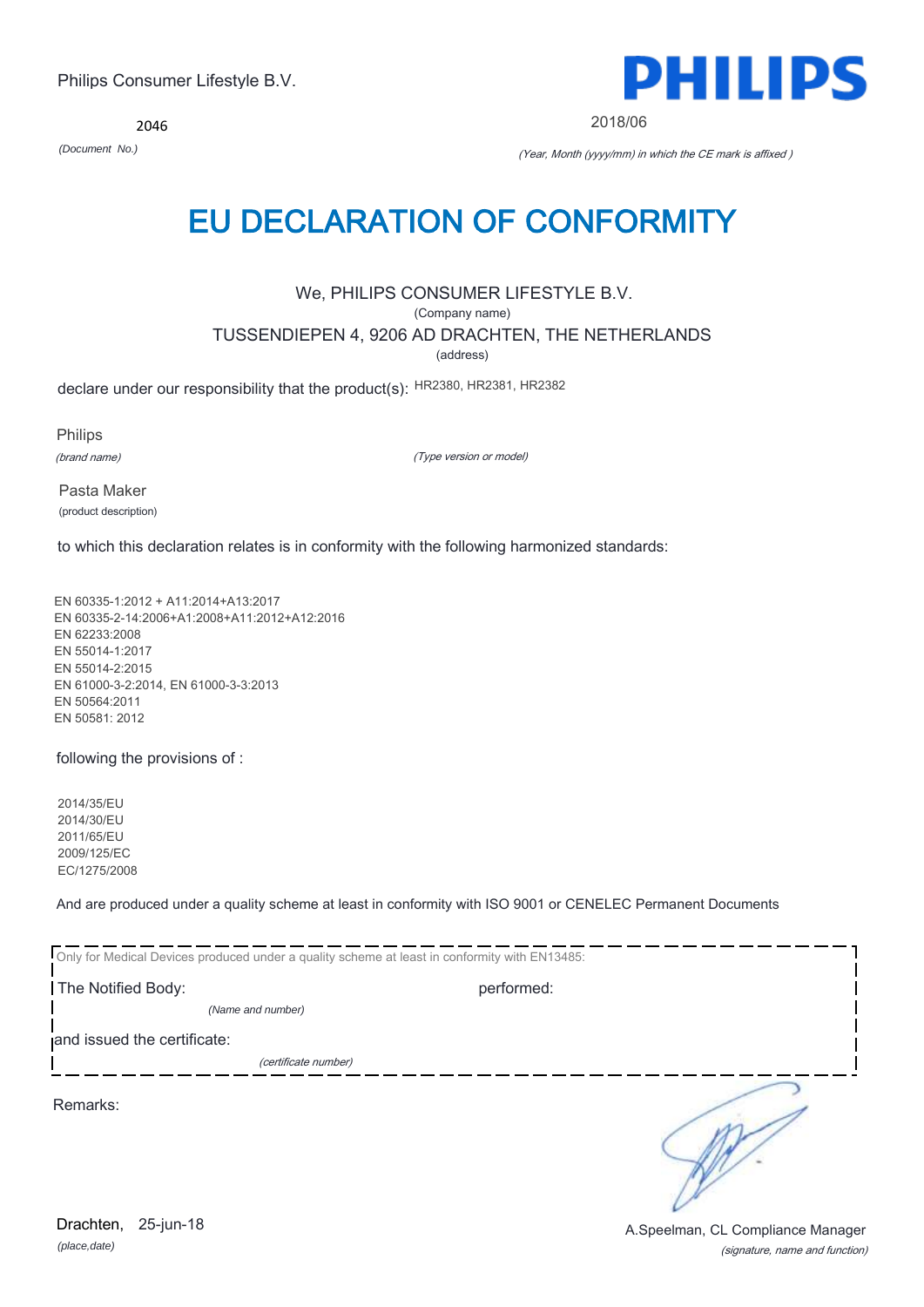2046



### 2018/06

*(Document No. /Bericht Nr. )* (Year, Month (yyyy/mm) in which the CE mark is affixed /Jahr der CE Zeichenerteilung )

# EU DECLARATION OF CONFORMITY

(EG - Konformitätserklärung)

# We, PHILIPS CONSUMER LIFESTYLE B.V.

(Company name / Name)

TUSSENDIEPEN 4, 9206 AD DRACHTEN, THE NETHERLANDS

(address / Anschrift)

declare under our responsibility that the product(s) HR2380, HR2381, HR2382

erklären als Verantwortliche, daß folgende(s) elektrische(n) Produkt(e)

Philips

(brand name, Markenname)

(Type version or model, Typenbezeichnung oder Modell )

Pasta Maker (product description, Produktbezeichnung)

to which this declaration relates is in conformity with the following harmonized standards: (auf die sich diese Konformitätserklärung bezieht, allen nachstehenden hamonisierten Normen entspricht.)

EN 60335-1:2012 + A11:2014+A13:2017 EN 60335-2-14:2006+A1:2008+A11:2012+A12:2016 EN 62233:2008 EN 55014-1:2017 EN 55014-2:2015 EN 61000-3-2:2014, EN 61000-3-3:2013 EN 50564:2011 EN 50581: 2012

## following the provisions of :

(Entsprechend den Bestimmungen der)

2014/35/EU 2014/30/EU 2011/65/EU 2009/125/EC EC/1275/2008

And are produced under a quality scheme at least in conformity with ISO 9001 or CENELEC Permanent Documents (und die gemäß eines Qualitätsystems produziert werden, dass mindestens der ISO 9001 oder CENELEC Permanent Documents entspricht)

|                                         | Only for Medical Devices produced under a quality scheme at least in conformity with EN13485: |                            |                                                             |
|-----------------------------------------|-----------------------------------------------------------------------------------------------|----------------------------|-------------------------------------------------------------|
| The Notified Body:<br>(benannte Stelle) | (Name and number/ Name und Kennnummer)                                                        | performed:<br>(ausgeführt) | (description of intervention / Beschreibung des Verfahrens) |
| and issued the certificate:             |                                                                                               |                            |                                                             |
| (und stellen das Zertifikat)            | (certificate number / Zertifikatnummer)                                                       |                            |                                                             |
| Remarks:                                |                                                                                               |                            |                                                             |

*(place,date / Ort, Datum )* Drachten, 25-jun-18

(signature, name and function / Unterschrift, Name und Funktion des Unterzeichners ) A.Speelman, CL Compliance Manager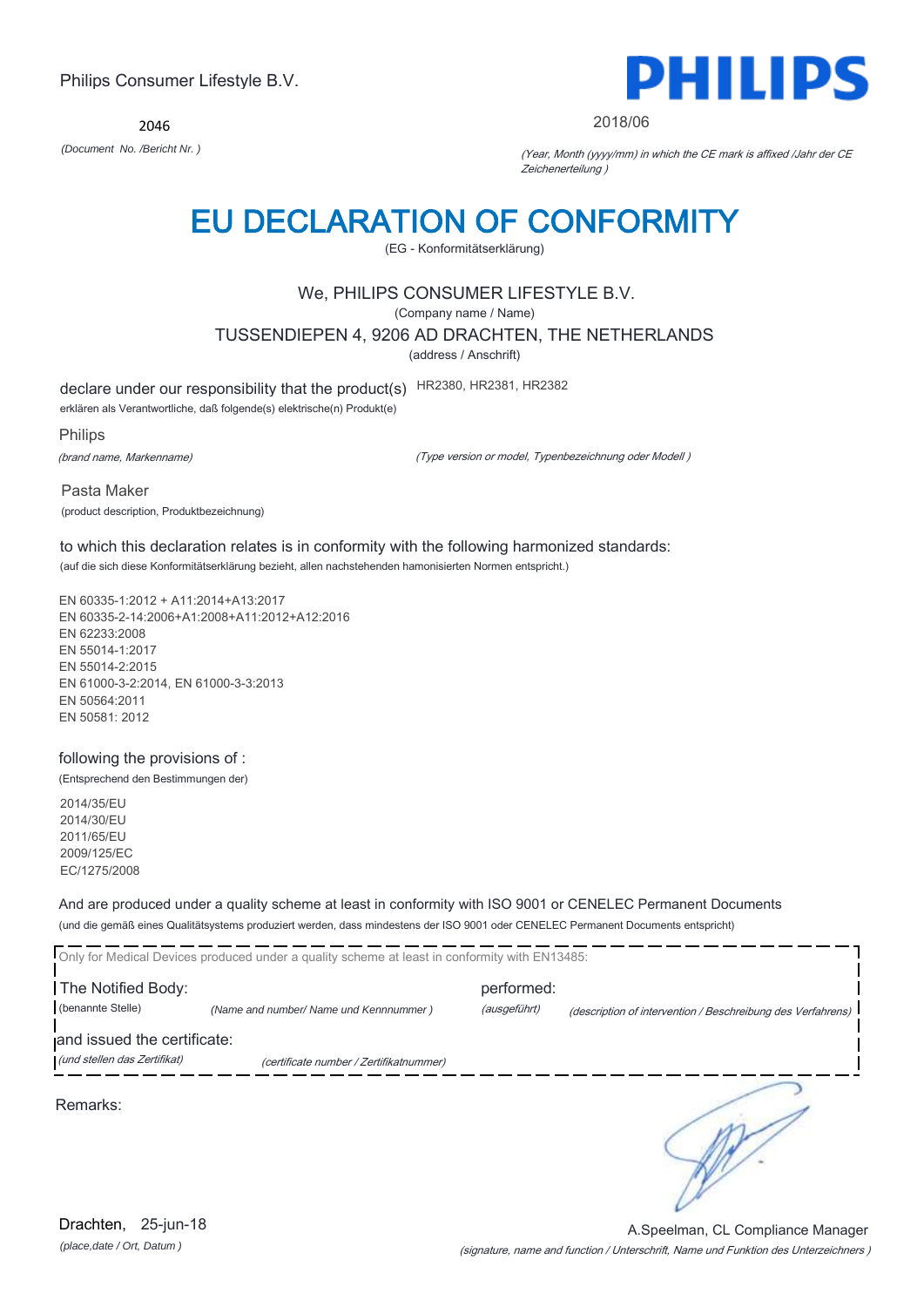2046

Philips Consumer Lifestyle B.V.



2018/06

*(Document No. / Numéro du document)* (Year, Month (yyyy/mm) in which the CE mark is affixed / Année/mois (aaaa/mm) au cours de laquelle le marquage CE a été apposé)

# EU DECLARATION OF CONFORMITY

(DECLARATION DE CONFORMITE CE)

## We, PHILIPS CONSUMER LIFESTYLE B.V.

(Company name / Nom de l'entreprise)

TUSSENDIEPEN 4, 9206 AD DRACHTEN, THE NETHERLANDS

(address / adresse)

declare under our responsibility that the product(s) HR2380, HR2381, HR2382

(déclarons sous notre propre responsabilité que le(s) produit(s))

Philips

(brand name, nom de la marque)

(Type version or model, référence ou modèle)

Pasta Maker (product description, description du produit)

to which this declaration relates is in conformity with the following harmonized standards: (auquel cette déclaration se rapporte, est conforme aux normes harmonisées suivantes)

EN 60335-1:2012 + A11:2014+A13:2017 EN 60335-2-14:2006+A1:2008+A11:2012+A12:2016 EN 62233:2008 EN 55014-1:2017 EN 55014-2:2015 EN 61000-3-2:2014, EN 61000-3-3:2013 EN 50564:2011 EN 50581: 2012

## following the provisions of :

(conformément aux exigences essentielles et autres dispositions pertinentes de:)

2014/35/EU 2014/30/EU 2011/65/EU 2009/125/EC EC/1275/2008

And are produced under a quality scheme at least in conformity with ISO 9001 or CENELEC Permanent Documents (Et sont fabriqués conformément à une qualité au moins conforme à la norme ISO 9001 ou aux Documents Permanents CENELEC)

|                              | Only for Medical Devices produced under a quality scheme at least in conformity with EN13485: |              |                                                              |  |
|------------------------------|-----------------------------------------------------------------------------------------------|--------------|--------------------------------------------------------------|--|
| The Notified Body:           |                                                                                               | performed:   |                                                              |  |
| (L'Organisme Notifié)        | (Name and number/nom et numéro)                                                               | (a effectué) | (description of intervention / description de 'intervention) |  |
| and issued the certificate:  |                                                                                               |              |                                                              |  |
| (et a délivré le certificat) | (certificate number / numéro du certificat)                                                   |              |                                                              |  |
| Remarks:                     |                                                                                               |              |                                                              |  |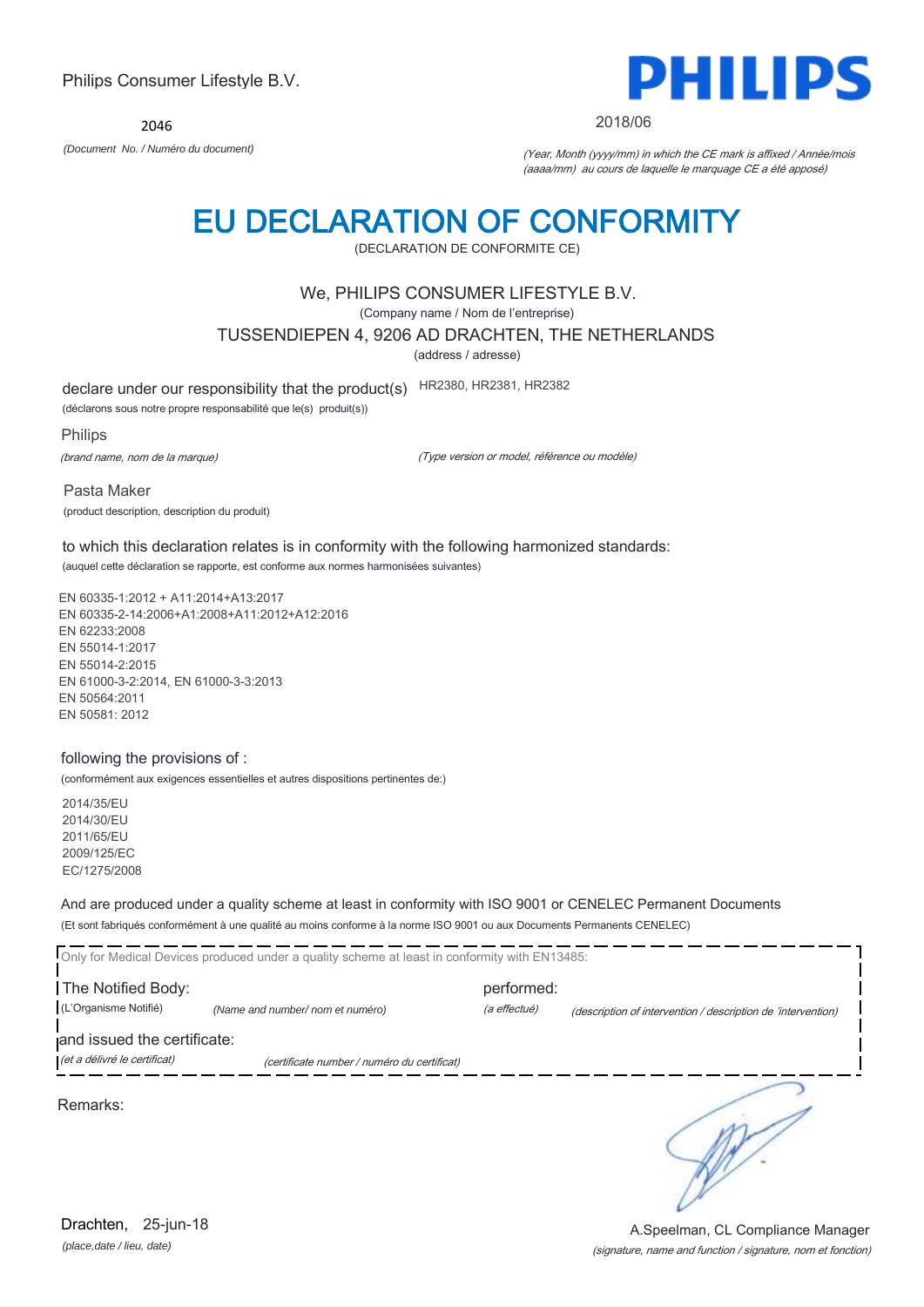2046



### 2018/06

*(Document No. / Documentnummer)* (Year, Month (yyyy/mm) in which the CE mark is affixed / Jaar, maand waarin de CE markering is uitgegeven)

# EU DECLARATION OF CONFORMITY

(Europeese Conformiteitsverklaring)

# We, PHILIPS CONSUMER LIFESTYLE B.V.

(Company name / Bedrijfsnaam)

TUSSENDIEPEN 4, 9206 AD DRACHTEN, THE NETHERLANDS

(address / adres)

declare under our responsibility that the product(s) HR2380, HR2381, HR2382

(verklaren dat onder onze verantwoordelijkheid de product(en))

Philips

(brand name, merknaam)

(Type version or model, typenummer of model)

Pasta Maker (product description, productbeschrijving)

to which this declaration relates is in conformity with the following harmonized standards: (waar deze verklaring betrekking op heeft voldoen aan de volgende geharmoniseerde standaarden)

EN 60335-1:2012 + A11:2014+A13:2017 EN 60335-2-14:2006+A1:2008+A11:2012+A12:2016 EN 62233:2008 EN 55014-1:2017 EN 55014-2:2015 EN 61000-3-2:2014, EN 61000-3-3:2013 EN 50564:2011 EN 50581: 2012

## following the provisions of :

(volgens de voorwaarden van:)

2014/35/EU 2014/30/EU 2011/65/EU 2009/125/EC EC/1275/2008

And are produced under a quality scheme at least in conformity with ISO 9001 or CENELEC Permanent Documents (En worden geproduceerd volgens een kwaliteitsprogramma wat minimaal overeenkomt met ISO9001 of de CENELEC permanente documenten)

Only for Medical Devices produced under a quality scheme at least in conformity with EN13485: The Notified Body: performed: (Notified Body) *(Name and number/ Naam en nummer)* (heeft uitgevoerd) (description of intervention / uitgevoerd testprotocol) and issued the certificate: (en heeft een certificaat uitgegeven) (certificate number / nummer van het certificaat) ∍

Remarks: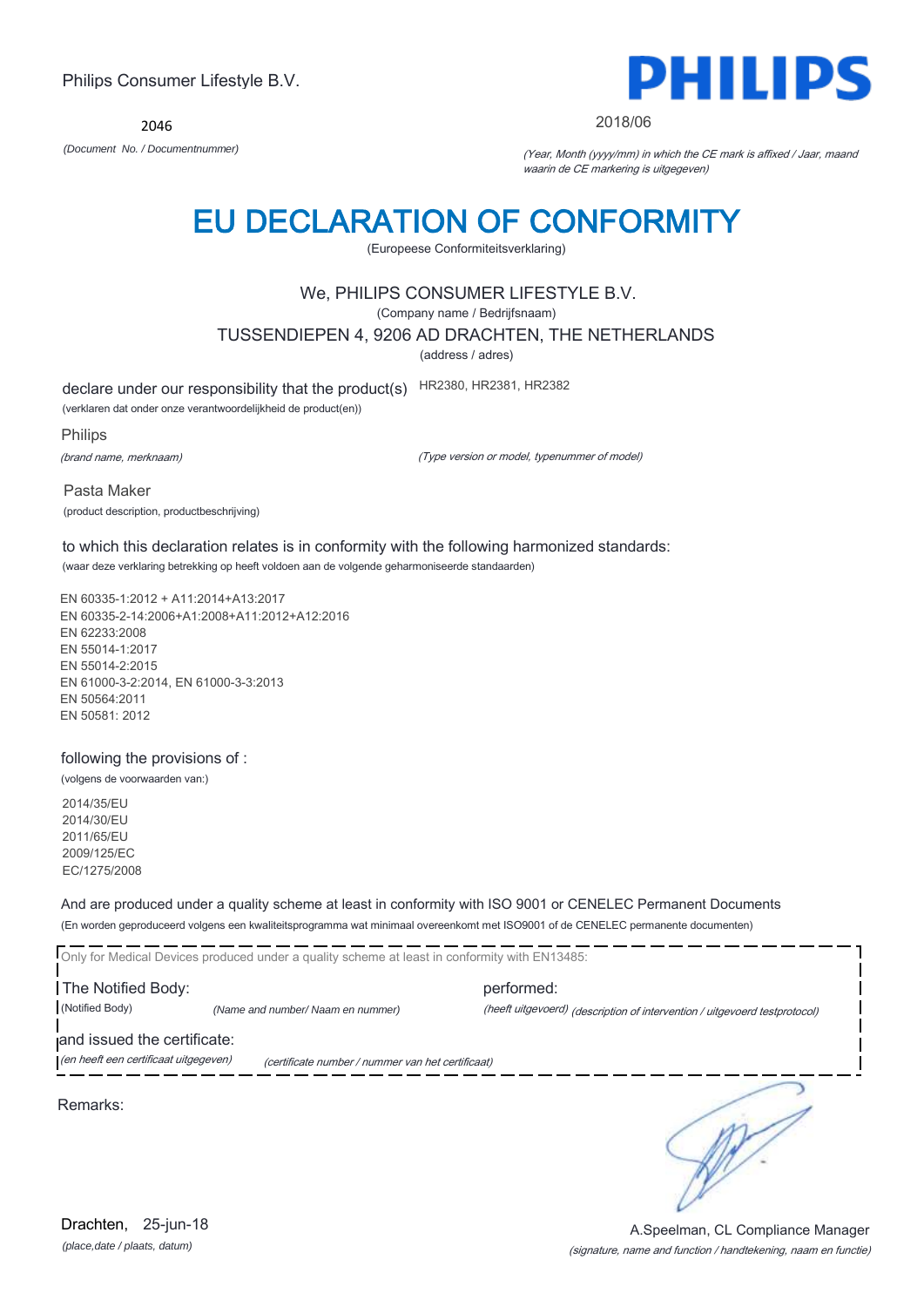2046



### 2018/06

*(Document No. / Číslo zprávy)* (Year, Month (yyyy/mm) in which the CE mark is affixed / Rok udělění známky CE)

# EU DECLARATION OF CONFORMITY

(Prohlášení o shodě v EU)

# We, PHILIPS CONSUMER LIFESTYLE B.V.

(Company name / Jméno)

TUSSENDIEPEN 4, 9206 AD DRACHTEN, THE NETHERLANDS

(address / adresa)

declare under our responsibility that the product(s) HR2380, HR2381, HR2382

(Prohlašujeme na svou odpovědnost, že elektrický výrobek)

Philips

(brand name, značka)

(Type version or model, Typ verze nebo model)

Pasta Maker (product description, popis výrobku)

to which this declaration relates is in conformity with the following harmonized standards: (na nějž se toto prohlášení vztahuje, je ve shodě s následujícími harmonizovanými normami:)

EN 60335-1:2012 + A11:2014+A13:2017 EN 60335-2-14:2006+A1:2008+A11:2012+A12:2016 EN 62233:2008 EN 55014-1:2017 EN 55014-2:2015 EN 61000-3-2:2014, EN 61000-3-3:2013 EN 50564:2011 EN 50581: 2012

## following the provisions of :

(Následovaných ustanoveními Směrnic:)

2014/35/EU 2014/30/EU 2011/65/EU 2009/125/EC EC/1275/2008

And are produced under a quality scheme at least in conformity with ISO 9001 or CENELEC Permanent Documents (A jsou vyráběny v systému řízení kvality minimálně ve shodě s ISO 9001 nebo)

|                                           | Only for Medical Devices produced under a quality scheme at least in conformity with EN13485: |                         |                                               |
|-------------------------------------------|-----------------------------------------------------------------------------------------------|-------------------------|-----------------------------------------------|
| The Notified Body:<br>(Kompetentní orgán) | (Name and number/ Název a číslo)                                                              | performed:<br>(provedl) | (description of intervention / popis operace) |
| and issued the certificate:               |                                                                                               |                         |                                               |
| (a vydal certifikát,)                     | (certificate number / číslo certifikátu)                                                      |                         |                                               |
| Remarks:                                  |                                                                                               |                         |                                               |

*(place,date / místo, datum)* Drachten, 25-jun-18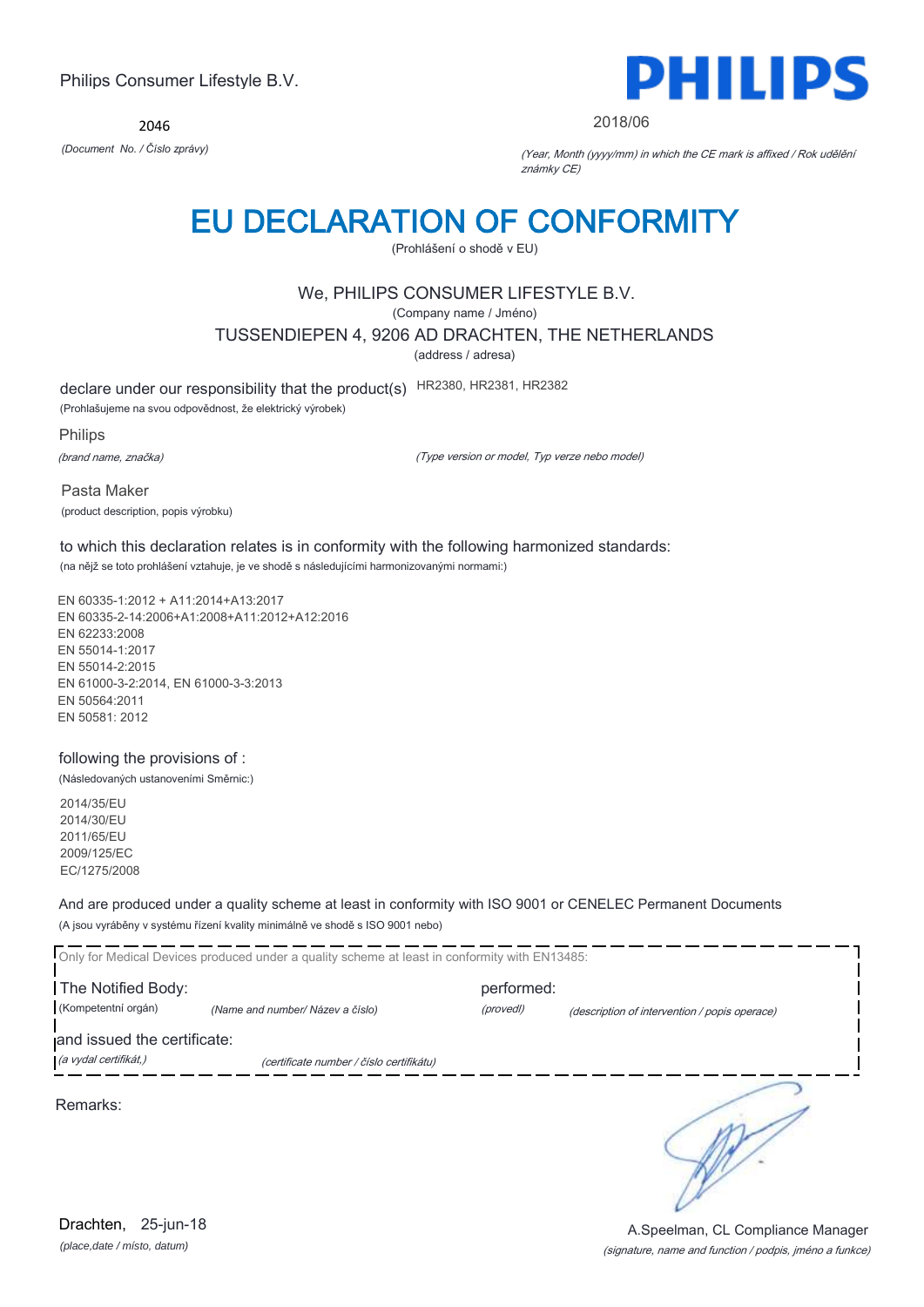2046



### 2018/06

*(Document No. / Rapportnummer)* (Year, Month (yyyy/mm) in which the CE mark is affixed / Årstal for påhæftning af CE-mærkningen)

# EU DECLARATION OF CONFORMITY

(EU KONFORMITETSERKLÆRING)

# We, PHILIPS CONSUMER LIFESTYLE B.V.

(Company name / Virksomhedens navn)

TUSSENDIEPEN 4, 9206 AD DRACHTEN, THE NETHERLANDS

(address / adresse)

declare under our responsibility that the product(s) HR2380, HR2381, HR2382

(Erklærer i henhold til vores ansvar, at de(t) elektriske produkt(er))

Philips

(brand name, navn på varemærke)

(Type version or model, type eller model)

Pasta Maker (product description, produktbeskrivelse)

to which this declaration relates is in conformity with the following harmonized standards: (til hvilke(t) denne erklæring relaterer sig, er i konformitet med følgende harmoniserede standarder)

EN 60335-1:2012 + A11:2014+A13:2017 EN 60335-2-14:2006+A1:2008+A11:2012+A12:2016 EN 62233:2008 EN 55014-1:2017 EN 55014-2:2015 EN 61000-3-2:2014, EN 61000-3-3:2013 EN 50564:2011 EN 50581: 2012

## following the provisions of :

(Opfylder de ufravigelige krav og øvrige forskrifter i)

2014/35/EU 2014/30/EU 2011/65/EU 2009/125/EC EC/1275/2008

And are produced under a quality scheme at least in conformity with ISO 9001 or CENELEC Permanent Documents (Og er produceret i en kvalitet, der, som minimum, opfylder kravene i ISO 9001-standarden eller CENELEC's permanente dokumenter)

Only for Medical Devices produced under a quality scheme at least in conformity with EN13485: The Notified Body: example and the performed: (Det Notificerede Organ) *(Name and number/ Navn og nummer)* (har gennemført) (description of intervention / beskrivelse af intervention) and issued the certificate: (og udstedt erklæringen) (certificate number / erklæringsnummer)

Remarks:

∍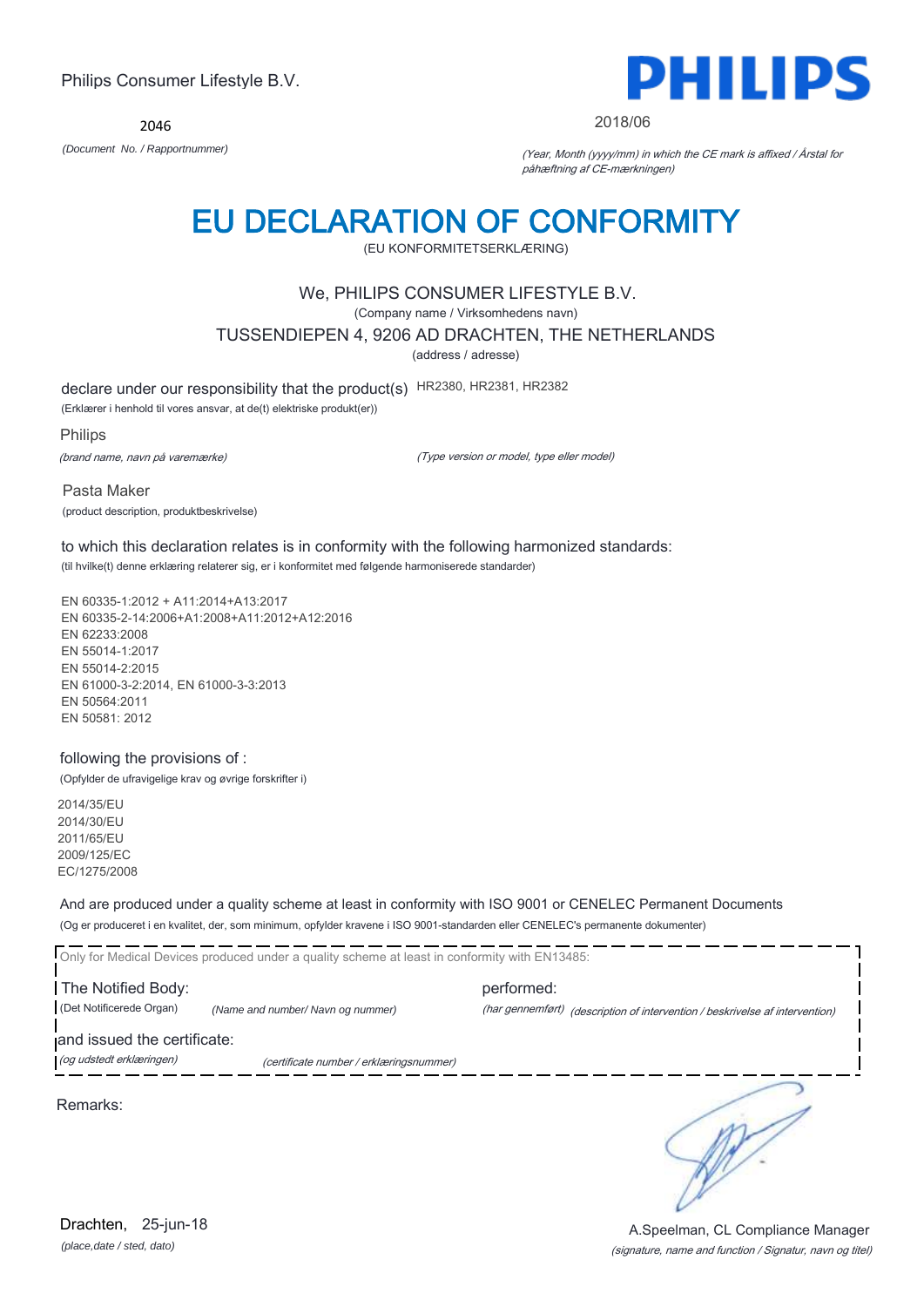*(place,date / lugar, fecha)* Drachten, 25-jun-18

## (signature, name and function / firma, nombre y cargo ) A.Speelman, CL Compliance Manager

 $\frac{1}{2}$  and  $\frac{1}{2}$  and  $\frac{1}{2}$  and  $\frac{1}{2}$  and  $\frac{1}{2}$ 

*(Document No. / Documento nº.)* (Year, Month (yyyy/mm) in which the CE mark is affixed / Año en el que se incluye el marcado CE))

# Philips Consumer Lifestyle B.V.

2046

# EU DECLARATION OF CONFORMITY

(EU DECLARACIÓN CE DE CONFORMIDAD)

# We, PHILIPS CONSUMER LIFESTYLE B.V.

(Company name / Nombre compaña )

TUSSENDIEPEN 4, 9206 AD DRACHTEN, THE NETHERLANDS

(address / dirección )

declare under our responsibility that the product(s): HR2380, HR2381, HR2382

(Declaramos bajo nuestra propia responsabilidad que el (los) producto(s):

Philips

(brand name, nombre de la marca)

(Type version or model, Referencia o modelo)

Pasta Maker (product description, descripción del producto )

to which this declaration relates is in conformity with the following harmonized standards: (Al que hace referencia esta declaración cumple con las siguientes normas armonizadas)

EN 60335-1:2012 + A11:2014+A13:2017 EN 60335-2-14:2006+A1:2008+A11:2012+A12:2016 EN 62233:2008 EN 55014-1:2017 EN 55014-2:2015 EN 61000-3-2:2014, EN 61000-3-3:2013 EN 50564:2011 EN 50581: 2012

## following the provisions of :

(Siguiendo las disposiciones relativas a:)

2014/35/EU 2014/30/EU 2011/65/EU 2009/125/EC EC/1275/2008

And are produced under a quality scheme at least in conformity with ISO 9001 or CENELEC Permanent Documents (Y se fabrican conforme a una calidad al menos conforme a la norma ISO 9001 o a los Documentos Permanentes CENELEC)

----------------------------

|                             | Only for Medical Devices produced under a quality scheme at least in conformity with EN13485: |              |                                                                |
|-----------------------------|-----------------------------------------------------------------------------------------------|--------------|----------------------------------------------------------------|
| The Notified Body:          |                                                                                               | performed:   |                                                                |
| (El organismo notificado)   | (Name and number/ Nombre y número)                                                            | (realizador) | (description of intervention / descripción de la intervención) |
| and issued the certificate: |                                                                                               |              |                                                                |
| (Y expidió el certificado)  | (certificate number / número de certificado)                                                  |              |                                                                |
|                             |                                                                                               |              |                                                                |

Remarks:

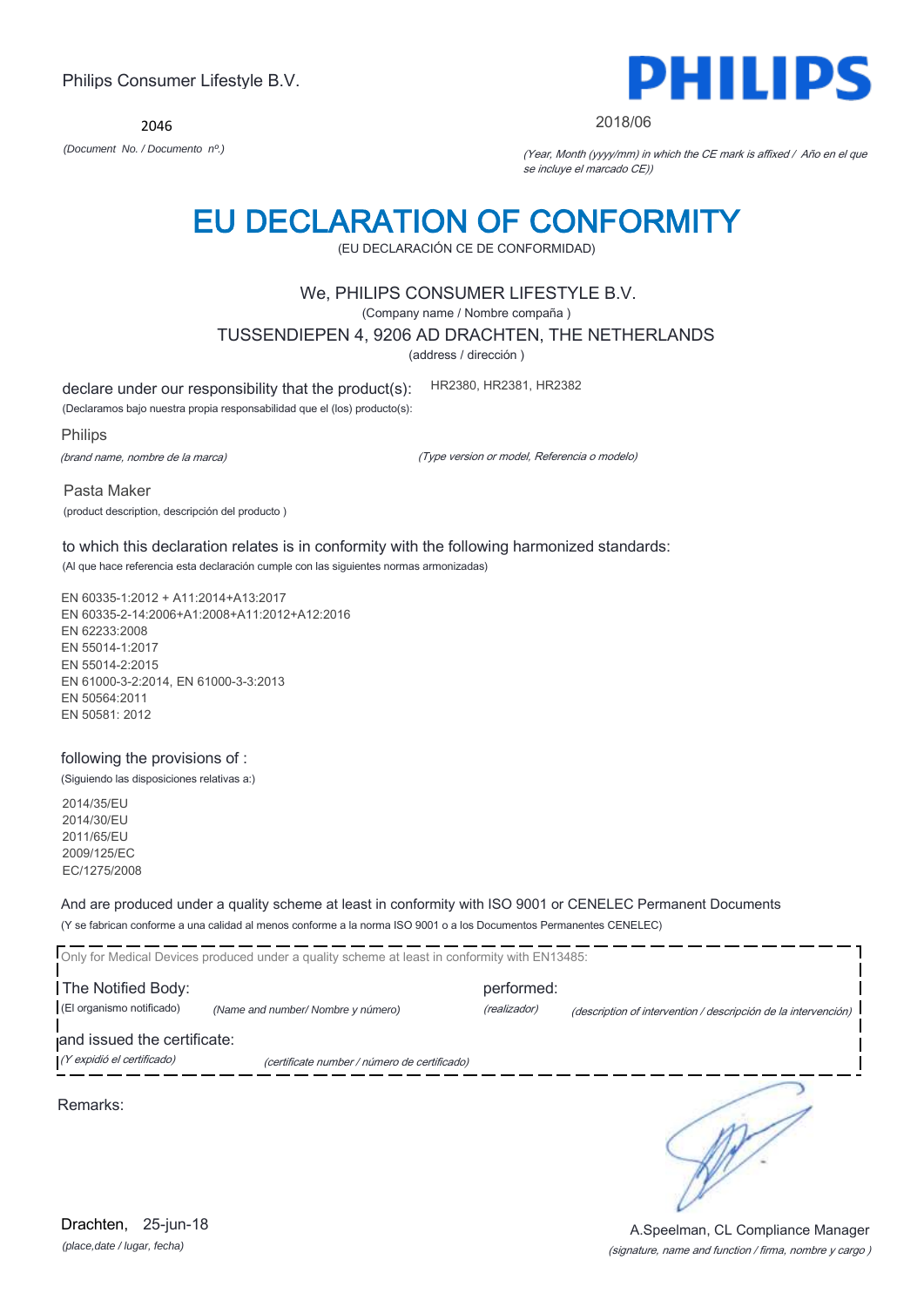2046



### 2018/06

*(Document No. / Raportti nr.)* (Year, Month (yyyy/mm) in which the CE mark is affixed / CE merkinnän myöntämisvuosi)

# EU DECLARATION OF CONFORMITY

(Vaatimustenmukaisuusvakuutus)

# We, PHILIPS CONSUMER LIFESTYLE B.V.

(Company name / Nimi)

TUSSENDIEPEN 4, 9206 AD DRACHTEN, THE NETHERLANDS

(address / Osoite)

declare under our responsibility that the product(s) HR2380, HR2381, HR2382

(Ilmoitus seuraavista vastuullamme olevista sähkötuotteista:)

Philips

(brand name, Brändinimi)

(Type version or model, Tyypi, versio tai malli)

Pasta Maker (product description, Tuotekuvaus)

to which this declaration relates is in conformity with the following harmonized standards: (Tämä vakuutus on yhdenmukainen seuraavien harmonisointistandardien kanssa)

EN 60335-1:2012 + A11:2014+A13:2017 EN 60335-2-14:2006+A1:2008+A11:2012+A12:2016 EN 62233:2008 EN 55014-1:2017 EN 55014-2:2015 EN 61000-3-2:2014, EN 61000-3-3:2013 EN 50564:2011 EN 50581: 2012

## following the provisions of :

(Seuraavien määräysten mukaisesti)

2014/35/EU 2014/30/EU 2011/65/EU 2009/125/EC EC/1275/2008

And are produced under a quality scheme at least in conformity with ISO 9001 or CENELEC Permanent Documents (Ja on tuotettu seuraavien laatujärjestelmien mukaisesti : ISO 9001 ja CENELEC asiakirjat)

|                                                     | Only for Medical Devices produced under a quality scheme at least in conformity with EN13485: |                             |                                                     |
|-----------------------------------------------------|-----------------------------------------------------------------------------------------------|-----------------------------|-----------------------------------------------------|
| The Notified Body:<br>(Ilmoitettu laitos)           | (Name and number/ Nimi ja numero)                                                             | performed:<br>(suoritetaan) | (description of intervention / toimenpiteen kuvaus) |
| and issued the certificate:<br>(Todistuksen antaja) | (certificate number / Sertifikaatin numero)                                                   |                             |                                                     |
| Remarks:                                            |                                                                                               |                             |                                                     |

*(place,date / paikka, päiväys)* Drachten, 25-jun-18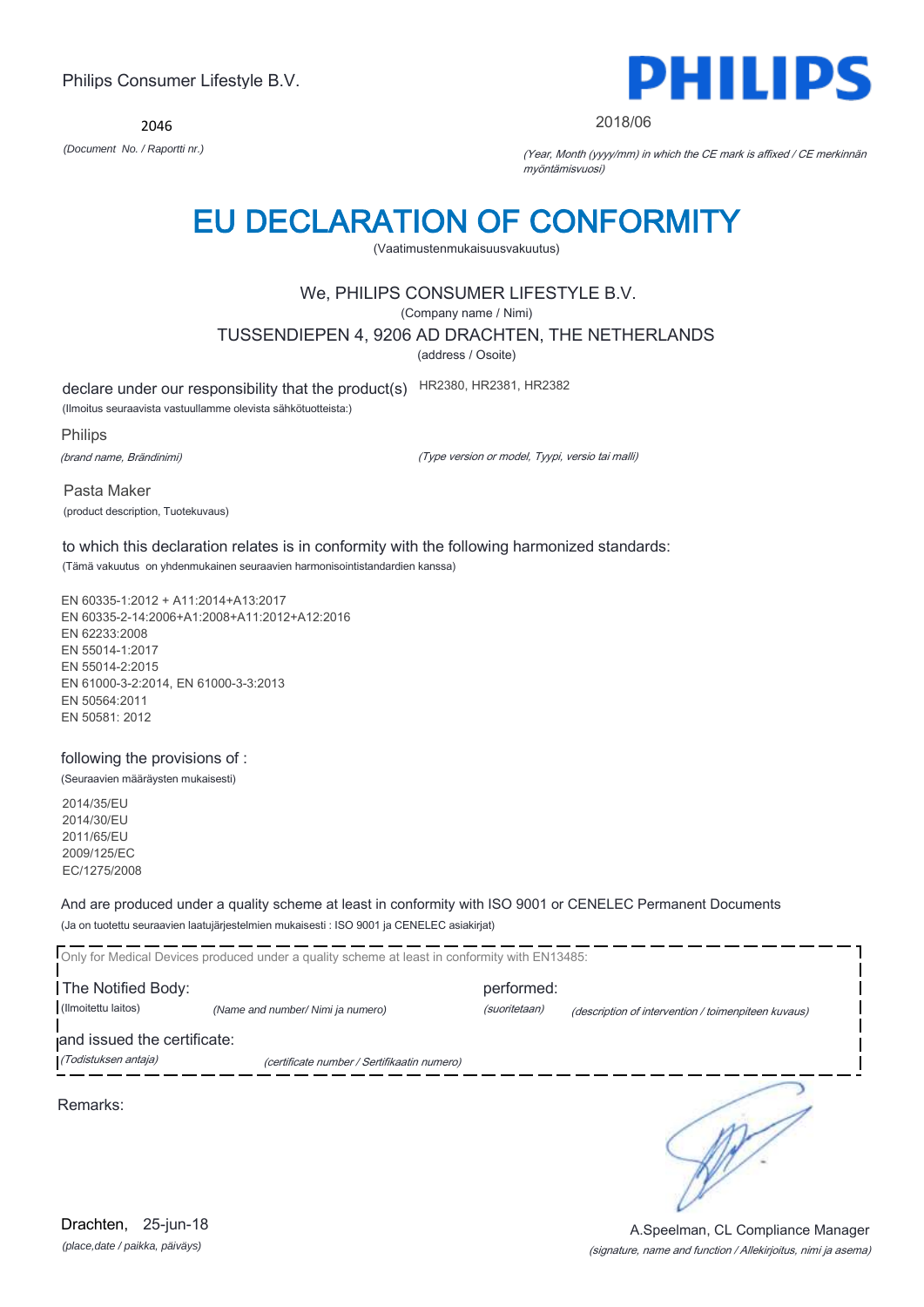2046

# EU DECLARATION OF CONFORMITY

(EC MEGFELELŐSÉGI NYILATKOZAT)

# We, PHILIPS CONSUMER LIFESTYLE B.V.

(Company name / Név)

TUSSENDIEPEN 4, 9206 AD DRACHTEN, THE NETHERLANDS

(address / cím)

declare under our responsibility that the product(s)

(Felelőssége tudatában nyilatkozik, hogy az alábbi elektronikai termék(ek))

Philips

(brand name, márkanév)

(Type version or model, Típusváltozat vagy modell)

Pasta Maker (product description, termék megnevezése)

to which this declaration relates is in conformity with the following harmonized standards: (Az ezen nyilatkozatban foglaltak szerint megfelel(nek) a következő harmonizált szabványoknak)

EN 60335-1:2012 + A11:2014+A13:2017 EN 60335-2-14:2006+A1:2008+A11:2012+A12:2016 EN 62233:2008 EN 55014-1:2017 EN 55014-2:2015 EN 61000-3-2:2014, EN 61000-3-3:2013 EN 50564:2011 EN 50581: 2012

following the provisions of :

(Követve a következő ajánlásokat)

2014/35/EU 2014/30/EU 2011/65/EU 2009/125/EC EC/1275/2008

And are produced under a quality scheme at least in conformity with ISO 9001 or CENELEC Permanent Documents (legalább az ISO 9001-nek megfelelően vagy)

|                                | Only for Medical Devices produced under a quality scheme at least in conformity with EN13485: |              |                                                    |
|--------------------------------|-----------------------------------------------------------------------------------------------|--------------|----------------------------------------------------|
| The Notified Body:             |                                                                                               | performed:   |                                                    |
| (Bejelentett testület)         | (Name and number/Név és szám)                                                                 | (teljesítve) | (description of intervention / intézkedés leírása) |
| and issued the certificate:    |                                                                                               |              |                                                    |
| (és a kibocsátott tanúsítvány) | (certificate number / tanúsítvány száma)                                                      |              |                                                    |
| Remarks:                       |                                                                                               |              |                                                    |



# **PHILIPS**

2018/06

*(Document No. / Jelentés száma)* (Year, Month (yyyy/mm) in which the CE mark is affixed / A CE jelzés feltüntetésének éve)



HR2380, HR2381, HR2382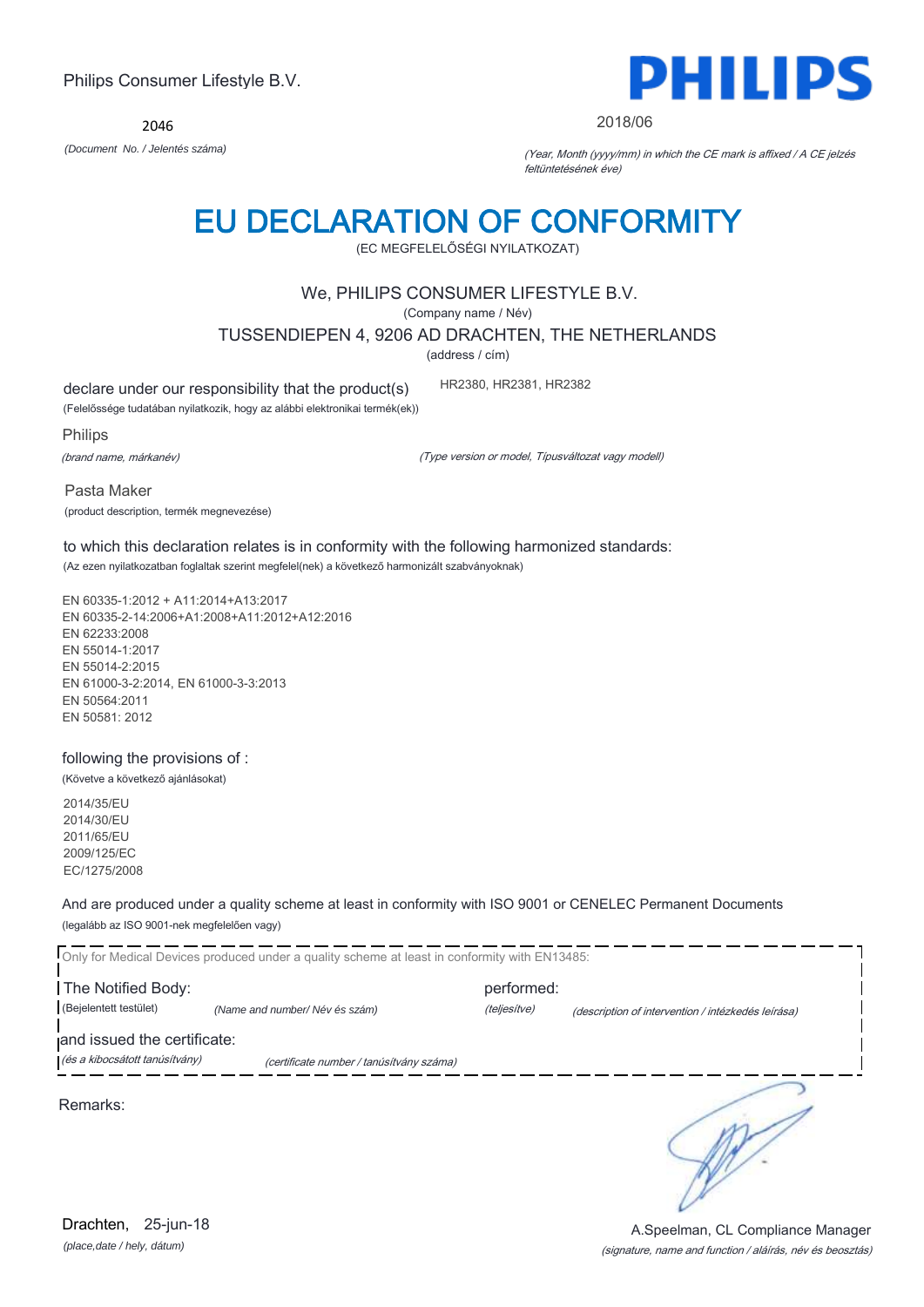2046



### 2018/06

*(Document No. / Report Numero )* (Year, Month (yyyy/mm) in which the CE mark is affixed / Anno di apposizione della marcatura CE)

# EU DECLARATION OF CONFORMITY

(DICHIARAZIONE DI CONFORMITA' CE )

# We, PHILIPS CONSUMER LIFESTYLE B.V.

(Company name / denominazione sociale)

TUSSENDIEPEN 4, 9206 AD DRACHTEN, THE NETHERLANDS

(address / sede)

declare under our responsibility that the product(s): HR2380, HR2381, HR2382

(dichiara sotto la propria responsabilità che il /i Prodotto /i elettrico/i)

Philips

(brand name, marchio)

(Type version or model, modello o versione )

Pasta Maker (product description, descrizione del prodotto)

to which this declaration relates is in conformity with the following harmonized standards: (al quale la presente dichiarazione si riferisce è conforme alle seguenti norme tecniche armonizzate)

EN 60335-1:2012 + A11:2014+A13:2017 EN 60335-2-14:2006+A1:2008+A11:2012+A12:2016 EN 62233:2008 EN 55014-1:2017 EN 55014-2:2015 EN 61000-3-2:2014, EN 61000-3-3:2013 EN 50564:2011 EN 50581: 2012

## following the provisions of :

(secondo le disposizioni della )

2014/35/EU 2014/30/EU 2011/65/EU 2009/125/EC EC/1275/2008

And are produced under a quality scheme at least in conformity with ISO 9001 or CENELEC Permanent Documents (e i processi produttivi seguono un sistema qualità conforme almeno alla norma ISO 9001 o ai documenti permanenti CENELEC)

| Only for Medical Devices produced under a quality scheme at least in conformity with EN13485: |                                               |                             |                                                             |  |
|-----------------------------------------------------------------------------------------------|-----------------------------------------------|-----------------------------|-------------------------------------------------------------|--|
| The Notified Body:<br>(L'ente certificatore notificato)                                       | (Name and number/ denominazione e numero)     | performed:<br>(ha eseguito) | (description of intervention / descrizione dell'intervento) |  |
| and issued the certificate:<br>(ed emesso il certificato)                                     | (certificate number / numero del certificato) |                             |                                                             |  |
| Remarks:                                                                                      |                                               |                             |                                                             |  |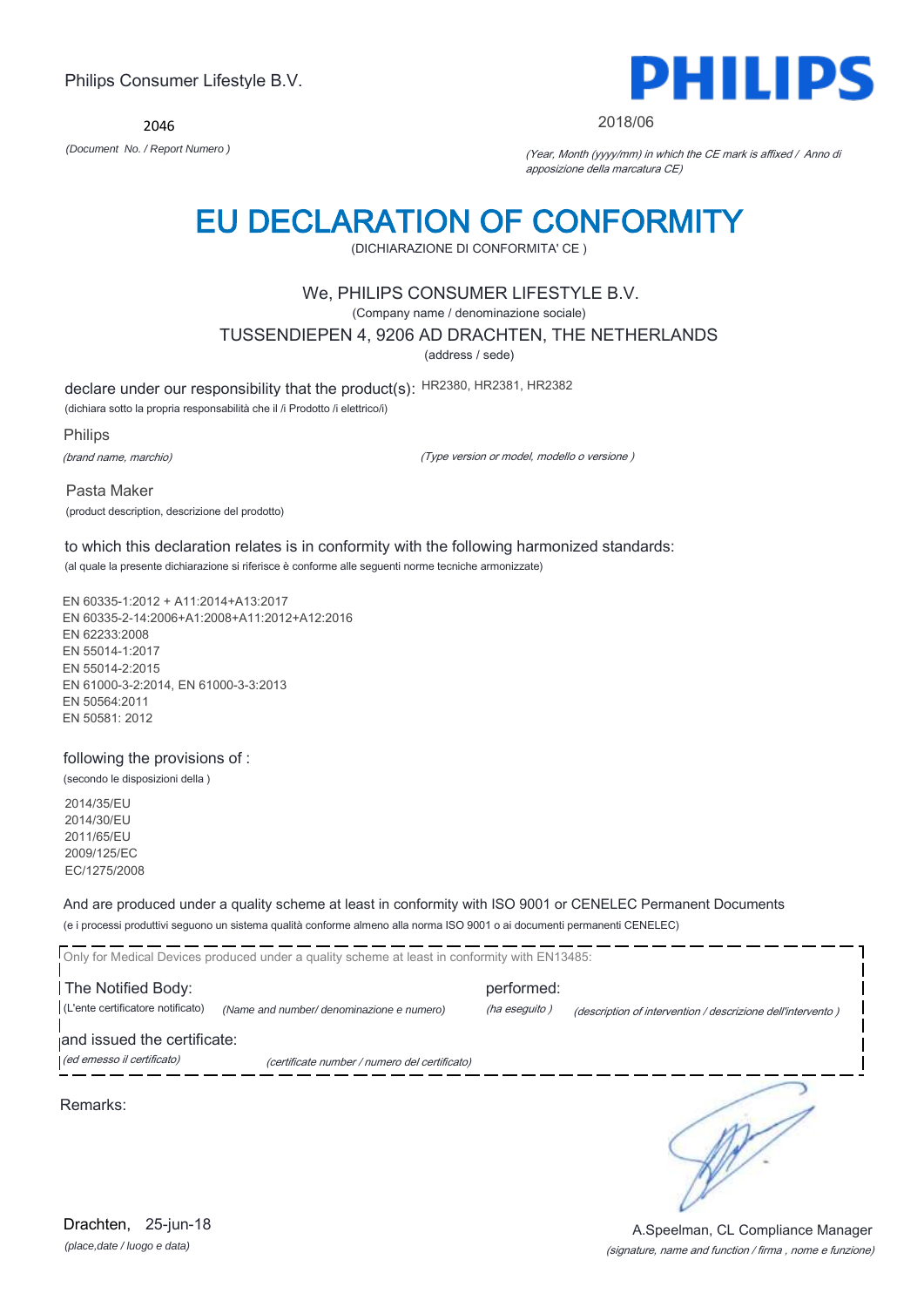2046



2018/06

*(Document No. / Pranešimo Nr.)* (Year, Month (yyyy/mm) in which the CE mark is affixed / Metai, kada CE patvirtino)

# EU DECLARATION OF CONFORMITY

(EC ATITIKTIES DEKLARACIJA)

# We, PHILIPS CONSUMER LIFESTYLE B.V.

(Company name / Pavadinimas)

TUSSENDIEPEN 4, 9206 AD DRACHTEN, THE NETHERLANDS

(address / adresas)

declare under our responsibility that the product(s) HR2380, HR2381, HR2382

(Deklaruojame, kad elektronikos gaminys (-iai):)

Philips

(brand name, firmos ženklo pavadinimas )

(Type version or model, Tipas arba modelis)

Pasta Maker

(product description, gaminio aprašymas)

to which this declaration relates is in conformity with the following harmonized standards:

(Pagal šią deklaraciją atitinka toliau nurodytus standartus:)

EN 60335-1:2012 + A11:2014+A13:2017 EN 60335-2-14:2006+A1:2008+A11:2012+A12:2016 EN 62233:2008 EN 55014-1:2017 EN 55014-2:2015 EN 61000-3-2:2014, EN 61000-3-3:2013 EN 50564:2011 EN 50581: 2012

## following the provisions of :

(Atitinka tokias nuostatas:)

2014/35/EU 2014/30/EU 2011/65/EU 2009/125/EC EC/1275/2008

And are produced under a quality scheme at least in conformity with ISO 9001 or CENELEC Permanent Documents (Pagaminta atitinkant visus kokybės reikalavimus pagal ISO 9001 ar CENELEC nuolatinius dokumentus)

|                             | Only for Medical Devices produced under a quality scheme at least in conformity with EN13485: |            |                                                         |
|-----------------------------|-----------------------------------------------------------------------------------------------|------------|---------------------------------------------------------|
| The Notified Body:          |                                                                                               | performed: |                                                         |
| (Informuota istaiga)        | (Name and number/ Pavadinimas ir numeris)                                                     | (atlikta)  | (description of intervention / intervencijos aprašymas) |
| and issued the certificate: |                                                                                               |            |                                                         |
| (Sertifikatas išleistas)    | (certificate number / sertifikato numeris)                                                    |            |                                                         |
| Remarks:                    |                                                                                               |            |                                                         |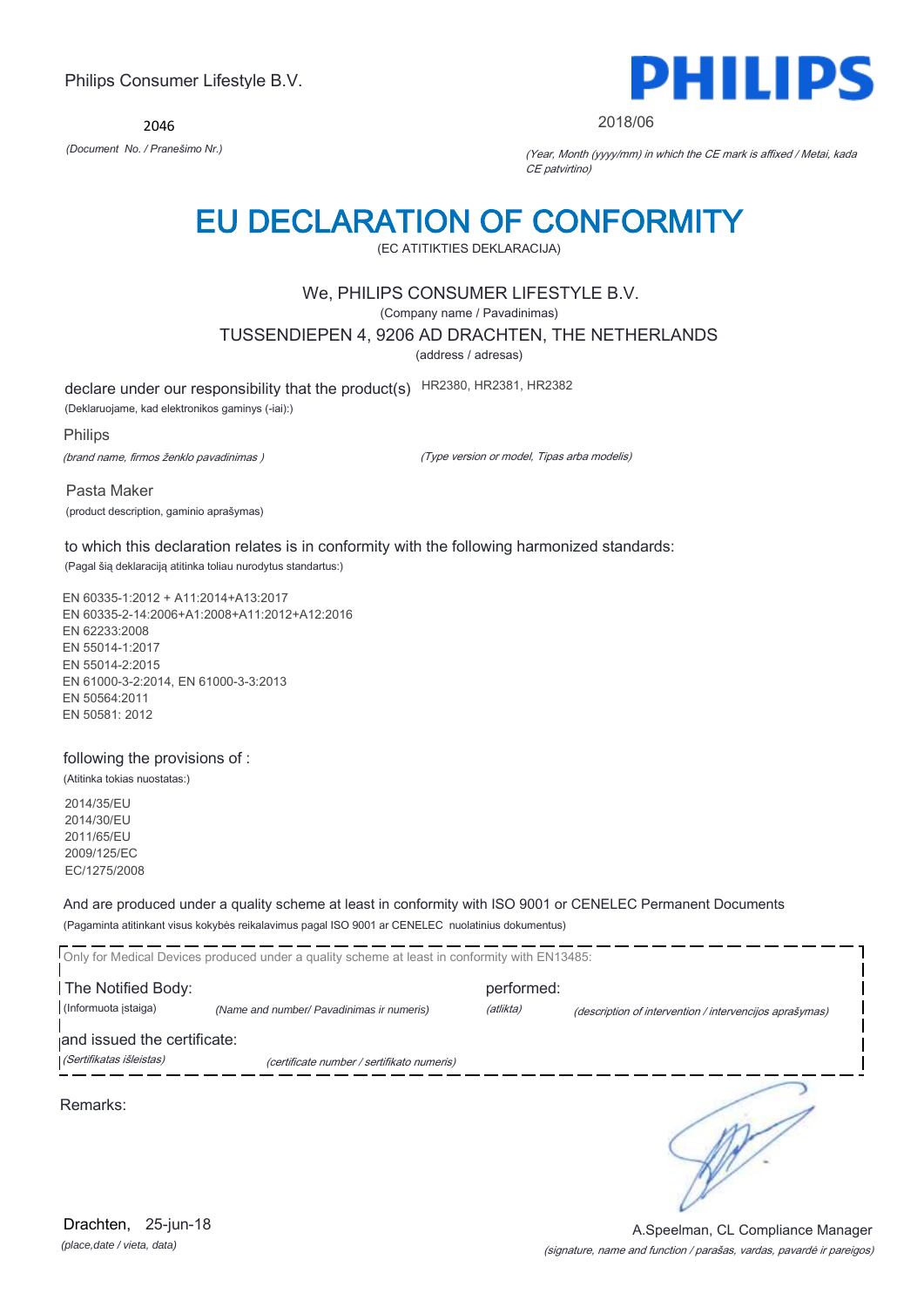2046



### 2018/06

*(Document No. / Ziņojums Nr)* (Year, Month (yyyy/mm) in which the CE mark is affixed / Gads kurā CE zīme ieviesta)

# EU DECLARATION OF CONFORMITY

(EC deklarācija atbilstība)

# We, PHILIPS CONSUMER LIFESTYLE B.V.

(Company name / vārds)

TUSSENDIEPEN 4, 9206 AD DRACHTEN, THE NETHERLANDS

(address / adrese)

declare under our responsibility that the product(s) HR2380, HR2381, HR2382

(deklarēt zem vai atbildība ka, elektronisks produkts)

Philips

(brand name, fabrikas marka vārds)

(Type version or model, Tips, versija vai modelis)

Pasta Maker (product description, produkta apraksts)

to which this declaration relates is in conformity with the following harmonized standards: (Kam ši deklarācija atbilst ir apliecināt ar sekojošiem saskaņotiem standartiem)

EN 60335-1:2012 + A11:2014+A13:2017 EN 60335-2-14:2006+A1:2008+A11:2012+A12:2016 EN 62233:2008 EN 55014-1:2017 EN 55014-2:2015 EN 61000-3-2:2014, EN 61000-3-3:2013 EN 50564:2011 EN 50581: 2012

## following the provisions of :

(Sekojot noteikumiem) 2014/35/EU 2014/30/EU 2011/65/EU 2009/125/EC EC/1275/2008

And are produced under a quality scheme at least in conformity with ISO 9001 or CENELEC Permanent Documents (Tiek ražots zem kvalitātes sistēma kas ir apstiprināta ar ISO 9001 vai CENELEC pastāvošiem dokumentiem )

|                             | Only for Medical Devices produced under a quality scheme at least in conformity with EN13485: |            |                                                        |
|-----------------------------|-----------------------------------------------------------------------------------------------|------------|--------------------------------------------------------|
| The Notified Body:          |                                                                                               | performed: |                                                        |
| (Reģistrēta galvenā daļa)   | (Name and number/ vārds un numurs)                                                            | (paveikts) | (description of intervention / intervencijas apraksts) |
| and issued the certificate: |                                                                                               |            |                                                        |
| (Un izveido sertifikātu)    | (certificate number / sertifikāta numurs)                                                     |            |                                                        |
| Remarks:                    |                                                                                               |            |                                                        |

*(place,date / vieta, datums)* Drachten, 25-jun-18

### (signature, name and function / parskts, vārds un amatpienākums) A.Speelman, CL Compliance Manager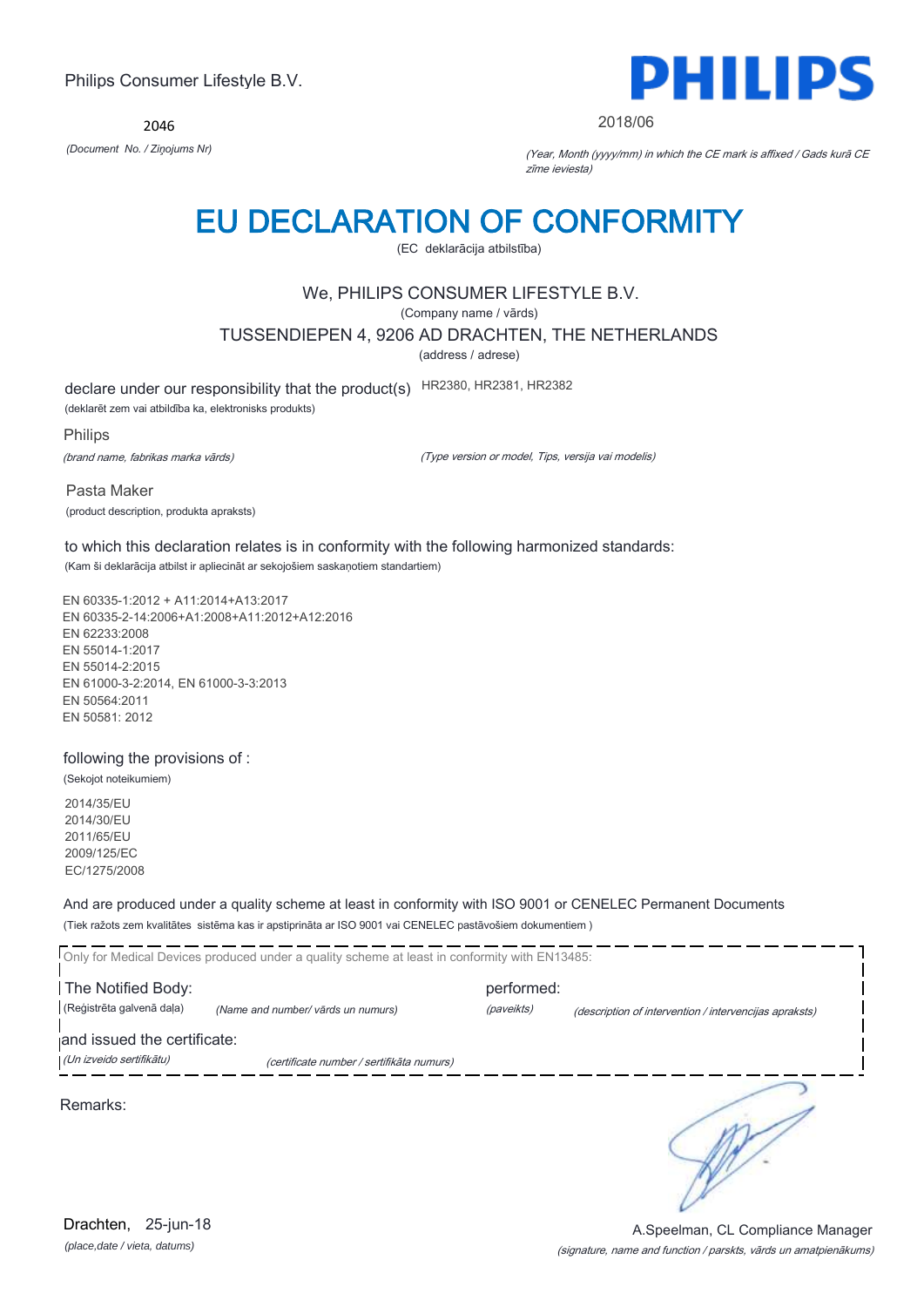2046



2018/06

*(Document No. / Numer raportu)* (Year, Month (yyyy/mm) in which the CE mark is affixed / Rok, w którym oznakowanie CE zostało umieszczone na wyrobie)

# EU DECLARATION OF CONFORMITY

(DEKLARACJA ZGODNOŚCI UE)

# We, PHILIPS CONSUMER LIFESTYLE B.V.

(Company name / Nazwa)

TUSSENDIEPEN 4, 9206 AD DRACHTEN, THE NETHERLANDS

(address / adres)

declare under our responsibility that the product(s)

(Deklarujemy na naszą odpowiedzialność, że urządzeni(e/a) elektryczne)

Philips

(brand name, marka)

(Type version or model, Typ lub model)

HR2380, HR2381, HR2382

Pasta Maker

(product description, nazwa /opis produktu)

to which this declaration relates is in conformity with the following harmonized standards: (Do którego odnosi się niniejsza deklaracja jest zgodny z następującymi normami zharmonizowanymi)

EN 60335-1:2012 + A11:2014+A13:2017 EN 60335-2-14:2006+A1:2008+A11:2012+A12:2016 EN 62233:2008 EN 55014-1:2017 EN 55014-2:2015 EN 61000-3-2:2014, EN 61000-3-3:2013 EN 50564:2011 EN 50581: 2012

## following the provisions of :

(Zgodnie z dyrektywami) 2014/35/EU 2014/30/EU 2011/65/EU 2009/125/EC EC/1275/2008

And are produced under a quality scheme at least in conformity with ISO 9001 or CENELEC Permanent Documents (oraz został wyprodukowany zgodnie ze standardami jakościowymi takimi jak ISO9001 lub CENELEC Permanent Documents)

|                             | Only for Medical Devices produced under a quality scheme at least in conformity with EN13485: |            |                                                |
|-----------------------------|-----------------------------------------------------------------------------------------------|------------|------------------------------------------------|
| The Notified Body:          |                                                                                               | performed: |                                                |
| (Jednostka certyfikująca)   | (Name and number/ Nazwa i numer)                                                              | (wykonała) | (description of intervention / rodzaj badania) |
| and issued the certificate: |                                                                                               |            |                                                |
| (i wydała certyfikat)       | (certificate number / numer certyfikatu)                                                      |            |                                                |
|                             |                                                                                               |            |                                                |

Remarks:

*(place,date / miasto, data)* Drachten, 25-jun-18

## (signature, name and function / podpis, imię i nazwisko oraz funkcja) A.Speelman, CL Compliance Manager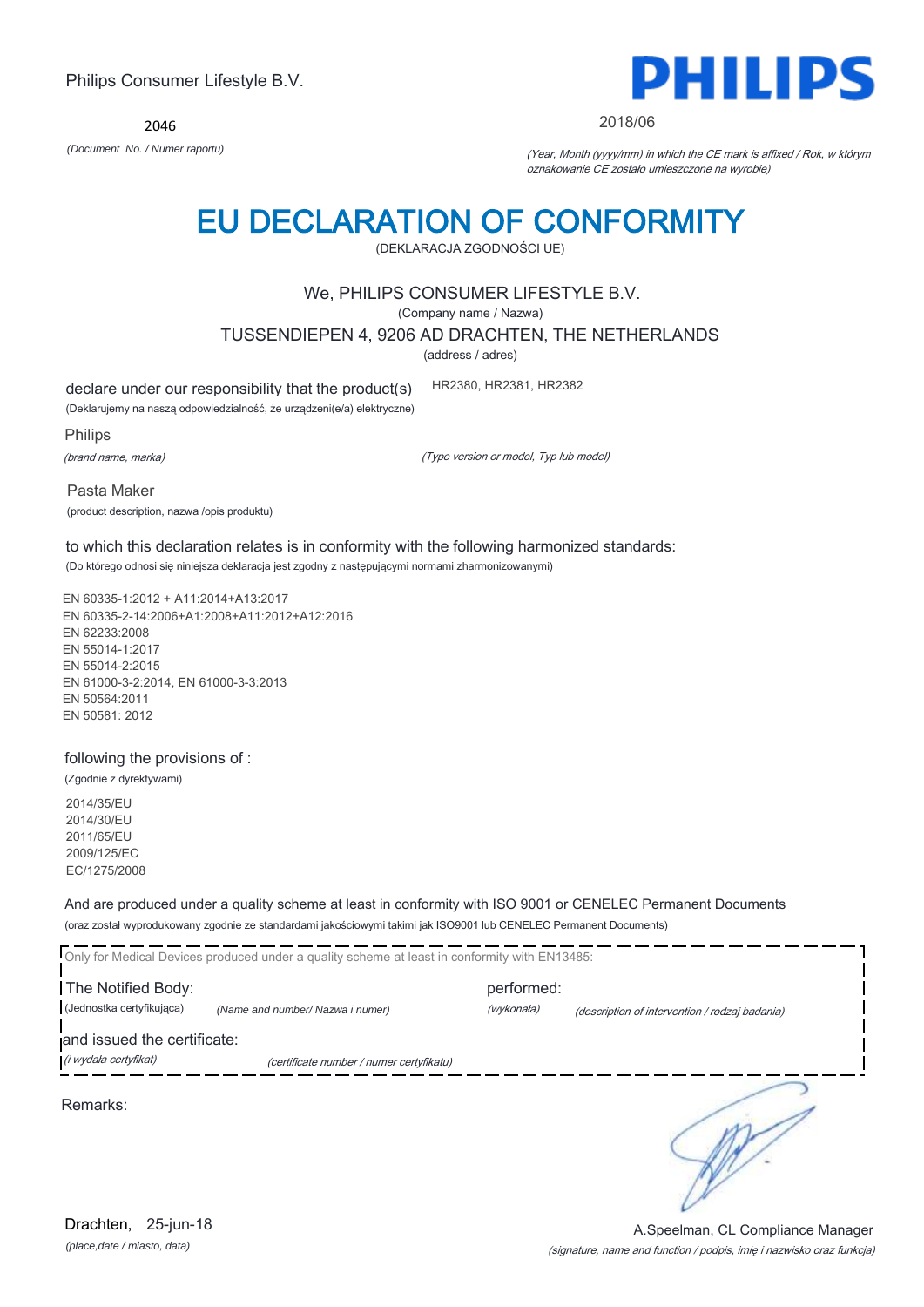2046



### 2018/06

*(Document No. / Relatório No.)* (Year, Month (yyyy/mm) in which the CE mark is affixed / Ano em que a marca CE é afixada)

# EU DECLARATION OF CONFORMITY

(DECLARAÇÃODE CONFORMIDADE CE)

# We, PHILIPS CONSUMER LIFESTYLE B.V.

(Company name / Nome)

TUSSENDIEPEN 4, 9206 AD DRACHTEN, THE NETHERLANDS

(address)

declare under our responsibility that the product(s) HR2380, HR2381, HR2382

(Declara sob a sua responsabilidade que o(s) producto(s) eléctricos )

Philips

(brand name, nome da marca)

(Type version or model, Indicar versão ou modelo)

Pasta Maker (product description, Descrição do produto)

to which this declaration relates is in conformity with the following harmonized standards: (Aqueles a quem esta declaração se derige, está em conformidade com as seguintes normas harmonizadas)

EN 60335-1:2012 + A11:2014+A13:2017 EN 60335-2-14:2006+A1:2008+A11:2012+A12:2016 EN 62233:2008 EN 55014-1:2017 EN 55014-2:2015 EN 61000-3-2:2014, EN 61000-3-3:2013 EN 50564:2011 EN 50581: 2012

## following the provisions of :

(Na sequência do disposto em:) 2014/35/EU

2014/30/EU 2011/65/EU 2009/125/EC EC/1275/2008

And are produced under a quality scheme at least in conformity with ISO 9001 or CENELEC Permanent Documents (E são produzidos sob um regime de qualidade, pelo menos, em conformidade com a norma ISO 9001 ou Documentos Permanentes CENELEC)

| Only for Medical Devices produced under a quality scheme at least in conformity with EN13485: |                                           |                           |                                                          |  |
|-----------------------------------------------------------------------------------------------|-------------------------------------------|---------------------------|----------------------------------------------------------|--|
| The Notified Body:<br>(O organismo notificado)                                                | (Name and number/Nome e número)           | performed:<br>(realizada) | (description of intervention / descrição da intervenção) |  |
| and issued the certificate:<br>(E emitido o certificado)                                      | (certificate number / certificado número) |                           |                                                          |  |
|                                                                                               |                                           |                           |                                                          |  |

Remarks:

*(place,date / local, data)* Drachten, 25-jun-18

## (signature, name and function / assinatura, nome e função) A.Speelman, CL Compliance Manager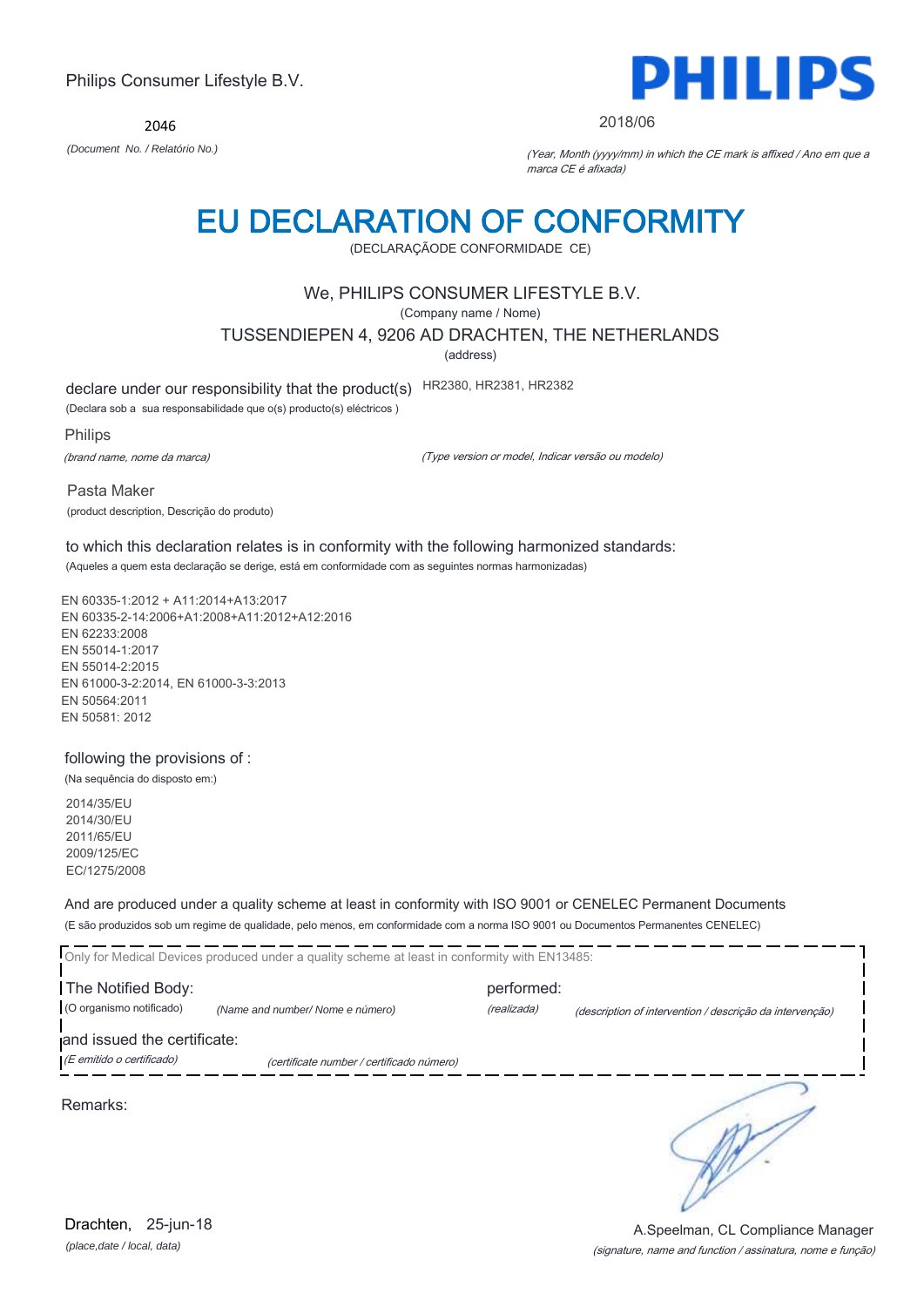2046



### 2018/06

*(Document No. / Nr. raport)* (Year, Month (yyyy/mm) in which the CE mark is affixed / Anul în care este aplicat marcajul CE)

# EU DECLARATION OF CONFORMITY

(DECLARAŢIE DE CONFORMITATE CE)

# We, PHILIPS CONSUMER LIFESTYLE B.V.

(Company name / Nume)

TUSSENDIEPEN 4, 9206 AD DRACHTEN, THE NETHERLANDS

(address / adresă)

declare under our responsibility that the product(s) HR2380, HR2381, HR2382

(Declarăm pe proprie răspundere că produsul (produsele) electric(e))

Philips

(brand name, marca)

(Type version or model, Tip sau model)

Pasta Maker (product description, descriere produs)

to which this declaration relates is in conformity with the following harmonized standards: (La care se referă această declaraţie, este in conformitate cu următoarele standarde armonizate)

EN 60335-1:2012 + A11:2014+A13:2017 EN 60335-2-14:2006+A1:2008+A11:2012+A12:2016 EN 62233:2008 EN 55014-1:2017 EN 55014-2:2015 EN 61000-3-2:2014, EN 61000-3-3:2013 EN 50564:2011 EN 50581: 2012

## following the provisions of :

(În conformitate cu dispoziţiile directivelor)

2014/35/EU 2014/30/EU 2011/65/EU 2009/125/EC EC/1275/2008

And are produced under a quality scheme at least in conformity with ISO 9001 or CENELEC Permanent Documents (Şi sunt fabricate după o schemă de calitate conformă cel puţin cu standardul ISO 9001 sau Documentele Permanente CENELEC)

| Only for Medical Devices produced under a quality scheme at least in conformity with EN13485:            |                                  |                            |                                                         |  |
|----------------------------------------------------------------------------------------------------------|----------------------------------|----------------------------|---------------------------------------------------------|--|
| The Notified Body:<br>(Organismul notificat)                                                             | (Name and number/ Nume si număr) | performed:<br>(a efectuat) | (description of intervention / descrierea interventiei) |  |
| and issued the certificate:<br>(Și a emis certificatul)<br>(certificate number / Numărul certificatului) |                                  |                            |                                                         |  |
|                                                                                                          |                                  |                            |                                                         |  |

Remarks: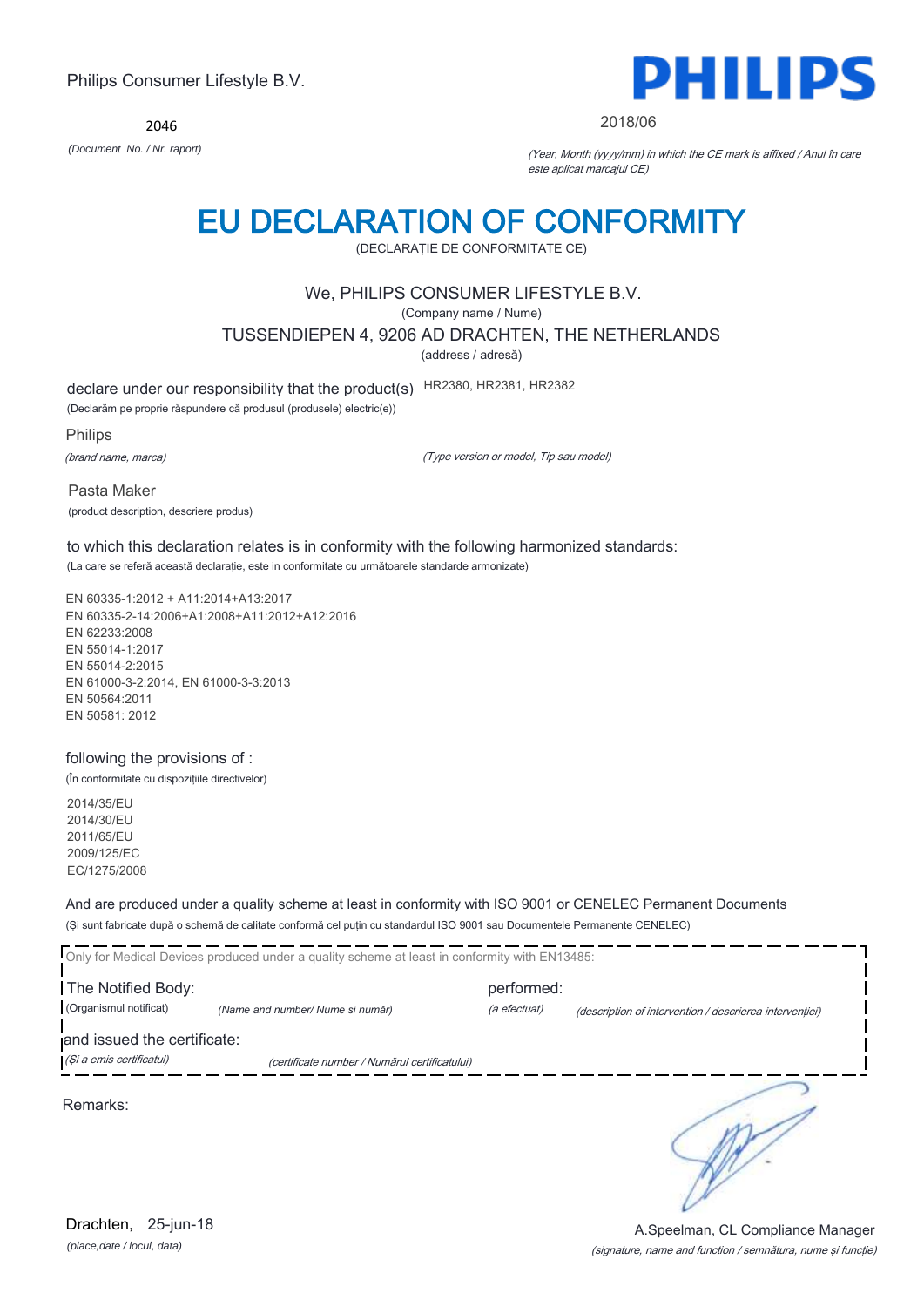2046



### 2018/06

*(Document No. / Номер протокола)* (Year, Month (yyyy/mm) in which the CE mark is affixed / Год начала маркировки знаком CE)

# EU DECLARATION OF CONFORMITY

(CE Декларация о соответствии)

## We, PHILIPS CONSUMER LIFESTYLE B.V.

(Company name / Юридическое имя)

TUSSENDIEPEN 4, 9206 AD DRACHTEN, THE NETHERLANDS

(address / адрес)

declare under our responsibility that the product(s):

(Декларируем под нашу ответственность, что электрическая продукция)

Philips

(brand name, торговая марка)

(Type version or model, тип, модель)

HR2380, HR2381, HR2382

Pasta Maker (product description, описание продукции)

to which this declaration relates is in conformity with the following harmonized standards: (указанная в данной декларации, соответствует требованиям следующих стандартов:)

EN 60335-1:2012 + A11:2014+A13:2017 EN 60335-2-14:2006+A1:2008+A11:2012+A12:2016 EN 62233:2008 EN 55014-1:2017 EN 55014-2:2015 EN 61000-3-2:2014, EN 61000-3-3:2013 EN 50564:2011 EN 50581: 2012

### following the provisions of :

(В соответствие с положениями:)

2014/35/EU 2014/30/EU 2011/65/EU 2009/125/EC EC/1275/2008

And are produced under a quality scheme at least in conformity with ISO 9001 or CENELEC Permanent Documents (по крайней мере, в соответствии с ISO 9001 или)

Only for Medical Devices produced under a quality scheme at least in conformity with EN13485: The Notified Body: example and the performed: (Нотифицированный Орган) *(Name and number/ Название и номер)* (проверил(а)) (description of intervention / описание проверки) and issued the certificate: **.**<br>При выпустил(а) сертификат) при сеrtificate number / номер сертификата) ∍ Remarks: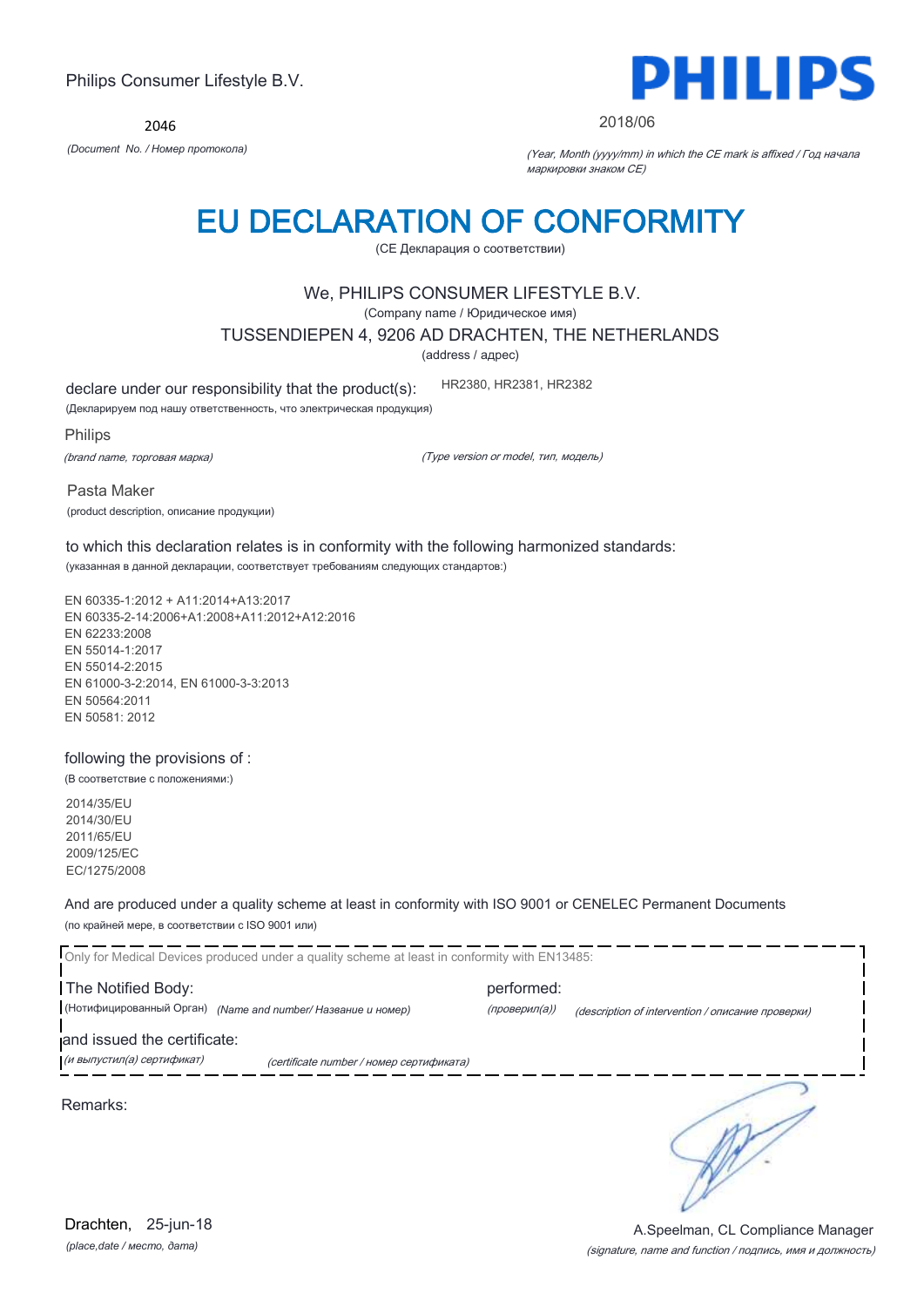2046



### 2018/06

*(Document No. / Správa č.)* (Year, Month (yyyy/mm) in which the CE mark is affixed / Rok v ktorom je opatrený znakom CE)

# EU DECLARATION OF CONFORMITY

(Rok v ktorom je opatrený znakom CE)

# We, PHILIPS CONSUMER LIFESTYLE B.V.

(Company name / Meno )

TUSSENDIEPEN 4, 9206 AD DRACHTEN, THE NETHERLANDS

(address / adresa)

declare under our responsibility that the product(s) HR2380, HR2381, HR2382

(Prehlasujeme na svoju zodpovednosť, že elektrický výrobok(y))

Philips

(brand name, názov značky)

(Type version or model, Typové označenie alebo model)

Pasta Maker (product description, opis prístroja)

to which this declaration relates is in conformity with the following harmonized standards: (Na ktorý sa toto vyhlásenie vzťahuje, je v zhode s nasledujúcimi harmonizovanými normami)

EN 60335-1:2012 + A11:2014+A13:2017 EN 60335-2-14:2006+A1:2008+A11:2012+A12:2016 EN 62233:2008 EN 55014-1:2017 EN 55014-2:2015 EN 61000-3-2:2014, EN 61000-3-3:2013 EN 50564:2011 EN 50581: 2012

## following the provisions of :

(V nadväznosti na ustanovenia) 2014/35/EU

2014/30/EU 2011/65/EU 2009/125/EC EC/1275/2008

And are produced under a quality scheme at least in conformity with ISO 9001 or CENELEC Permanent Documents (A sú vyrobené systémom kvality minimálne v súlade s normou ISO 9001 alebo CENELEC dokumentmi)

Only for Medical Devices produced under a quality scheme at least in conformity with EN13485: The Notified Body: example and the performed: (Notifikovaný orgán) *(Name and number/ Názov a číslo)* (vykonal) (description of intervention / opis zásahu) and issued the certificate: (A vydal osvedčenie) (certificate number / číslo osvedčenia) ∍ Remarks:

(signature, name and function / podpis, meno a funkcia) A.Speelman, CL Compliance Manager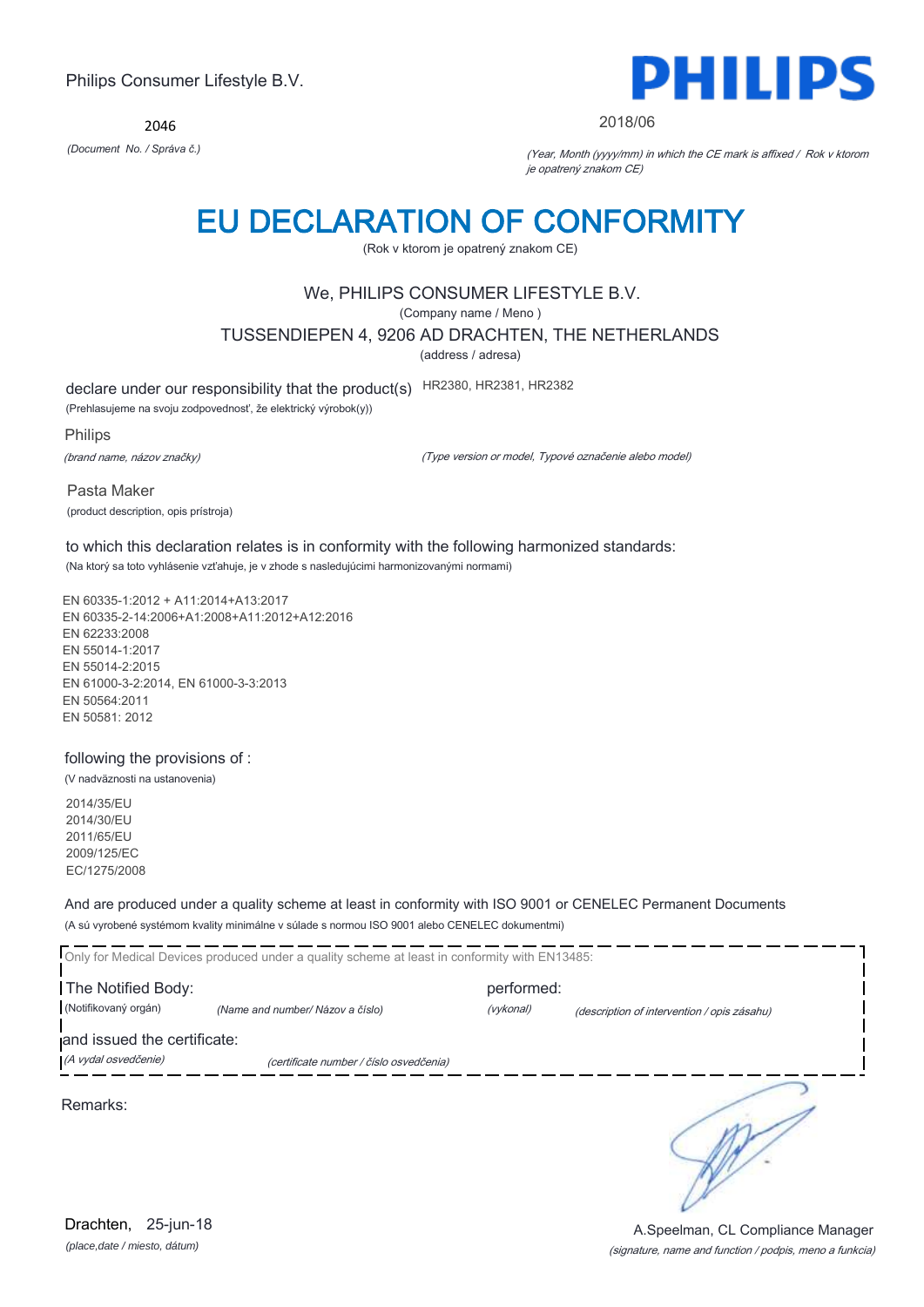2046



2018/06

*(Document No. / Številka poročila)* (Year, Month (yyyy/mm) in which the CE mark is affixed / Leto namstitve CE znaka)

# EU DECLARATION OF CONFORMITY

(Izjava o skladnosti)

# We, PHILIPS CONSUMER LIFESTYLE B.V.

(Company name / Ime)

TUSSENDIEPEN 4, 9206 AD DRACHTEN, THE NETHERLANDS

(address / Naslov)

declare under our responsibility that the product(s) HR2380, HR2381, HR2382

(S polno odgovornostjo izjavljamo)

Philips

(brand name, Ime znamke)

(Type version or model, Tip, verzija ali model)

Pasta Maker (product description, Opis proizvoda)

to which this declaration relates is in conformity with the following harmonized standards: (Na katerega se nanaša ta izjava je skladen z naslednjimi harmoniziranimi standardi)

EN 60335-1:2012 + A11:2014+A13:2017 EN 60335-2-14:2006+A1:2008+A11:2012+A12:2016 EN 62233:2008 EN 55014-1:2017 EN 55014-2:2015 EN 61000-3-2:2014, EN 61000-3-3:2013 EN 50564:2011 EN 50581: 2012

## following the provisions of :

(V skladu z naslednjimi odločbami)

2014/35/EU 2014/30/EU 2011/65/EU 2009/125/EC EC/1275/2008

And are produced under a quality scheme at least in conformity with ISO 9001 or CENELEC Permanent Documents (In so proizvedeni v skladu s shemo kakovosti najmanj v skladu z ISO 9001 ali CENELEC stalnimi dokumenti)

|                                          | Only for Medical Devices produced under a quality scheme at least in conformity with EN13485: |                          |                                             |
|------------------------------------------|-----------------------------------------------------------------------------------------------|--------------------------|---------------------------------------------|
| The Notified Body:<br>(Priglašeno organ) | (Name and number/ Ime in številka)                                                            | performed:<br>(Izvršeno) | (description of intervention / Opis ukrepa) |
| and issued the certificate:              |                                                                                               |                          |                                             |
| (Izdaja certifikat)                      | (certificate number / Številka certifikata)                                                   |                          |                                             |
| Remarks:                                 |                                                                                               |                          |                                             |

*(place,date / Kraj, datum)* Drachten, 25-jun-18

(signature, name and function / Podpis, Ime in funkcija) A.Speelman, CL Compliance Manager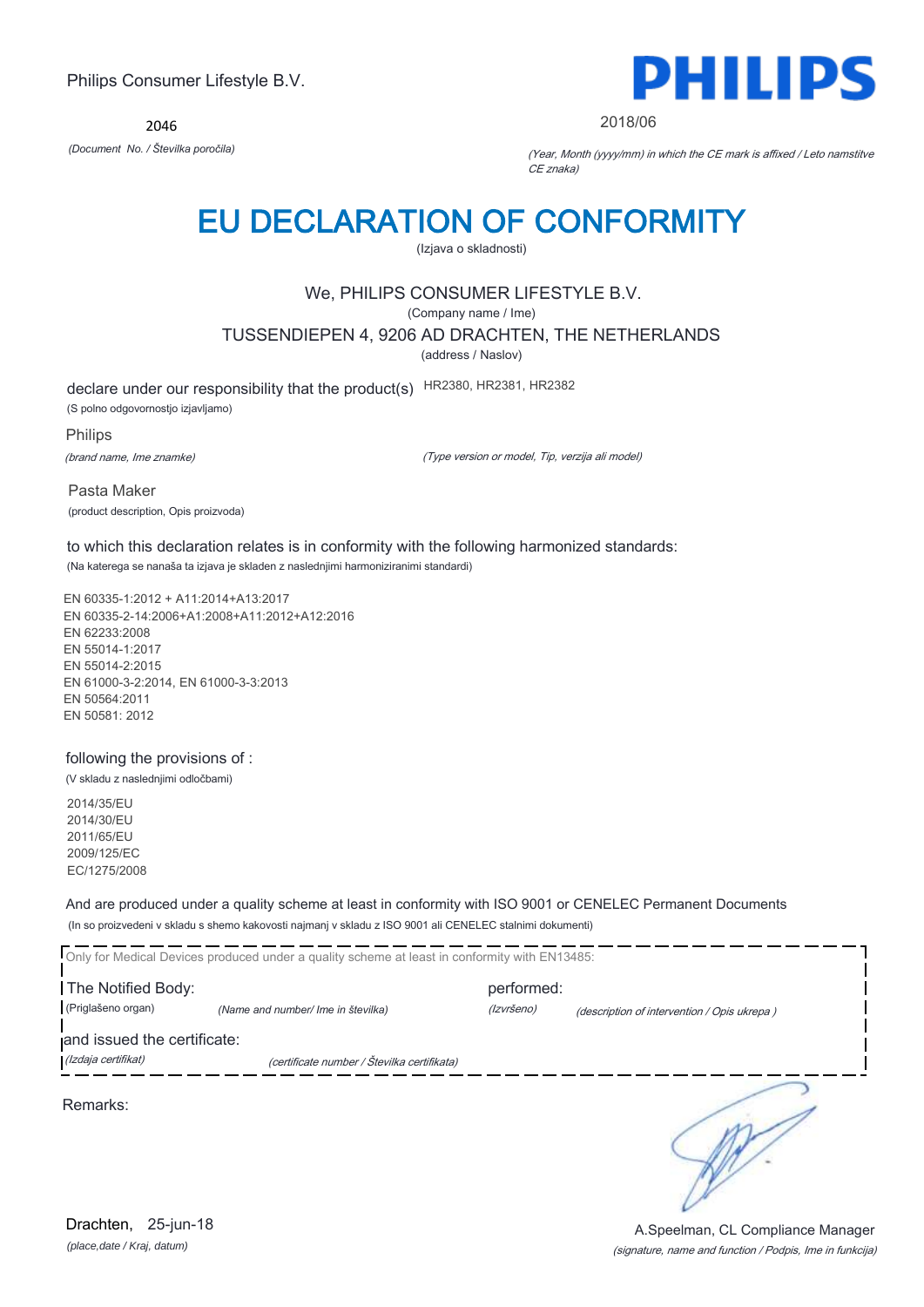2046



### 2018/06

*(Document No. / Döküman Numarası)* (Year, Month (yyyy/mm) in which the CE mark is affixed / CE İbaresinin eklendiği yıl (yyyy/aa))

# EU DECLARATION OF CONFORMITY

(EU UYGUNLUK BEYANI)

## PHILIPS CONSUMER LIFESTYLE B.V.

(Company name / İmalatçının ismi)

TUSSENDIEPEN 4, 9206 AD DRACHTEN, THE NETHERLANDS

(address / İmalatçının adresi )

This declaration of conformity is issued under the sole responsibility of the manufacturer HR2380, HR2381, HR2382

(Bu uygunluk beyanı yalnızca imalatçının kendi sorumluluğu altında düzenlenir) Philips

(brand name, İsim )

(Type version or model, Tip veya model)

Pasta Maker

(product description, Ürün Açıklamas )

to which this declaration relates is in conformity with the following harmonized standards: (aşağıda belirtilen ilgili standartların gerektirdiği uygunluğa sahip olduğunu beyan ederiz)

EN 60335-1:2012 + A11:2014+A13:2017 EN 60335-2-14:2006+A1:2008+A11:2012+A12:2016 EN 62233:2008 EN 55014-1:2017 EN 55014-2:2015 EN 61000-3-2:2014, EN 61000-3-3:2013 EN 50564:2011 EN 50581: 2012

## following the provisions of :

(Yasal hükümler şu şekildedir:)

2014/35/EU 2014/30/EU 2011/65/EU 2009/125/EC EC/1275/2008

And are produced under a quality scheme at least in conformity with ISO 9001 or CENELEC Permanent Documents (En az ISO 9001 veya CENELEC Daimi Belgelerine uygun kalite şemasına binaen mevcut ürünlerdir)

Only for Medical Devices produced under a quality scheme at least in conformity with EN13485: The Notified Body: performed: (Yetkili Kurul) *(Name and number/ Isin ve numara)* (yerine getirmiştir) (description of intervention /müdahalenin tanımı )

and issued the certificate:

(sertifikayı düzenlemiştir) (certificate number / sertifika numarası)

Remarks:

*(place,date / Yer ve tarih )* Drachten, 25-jun-18

∋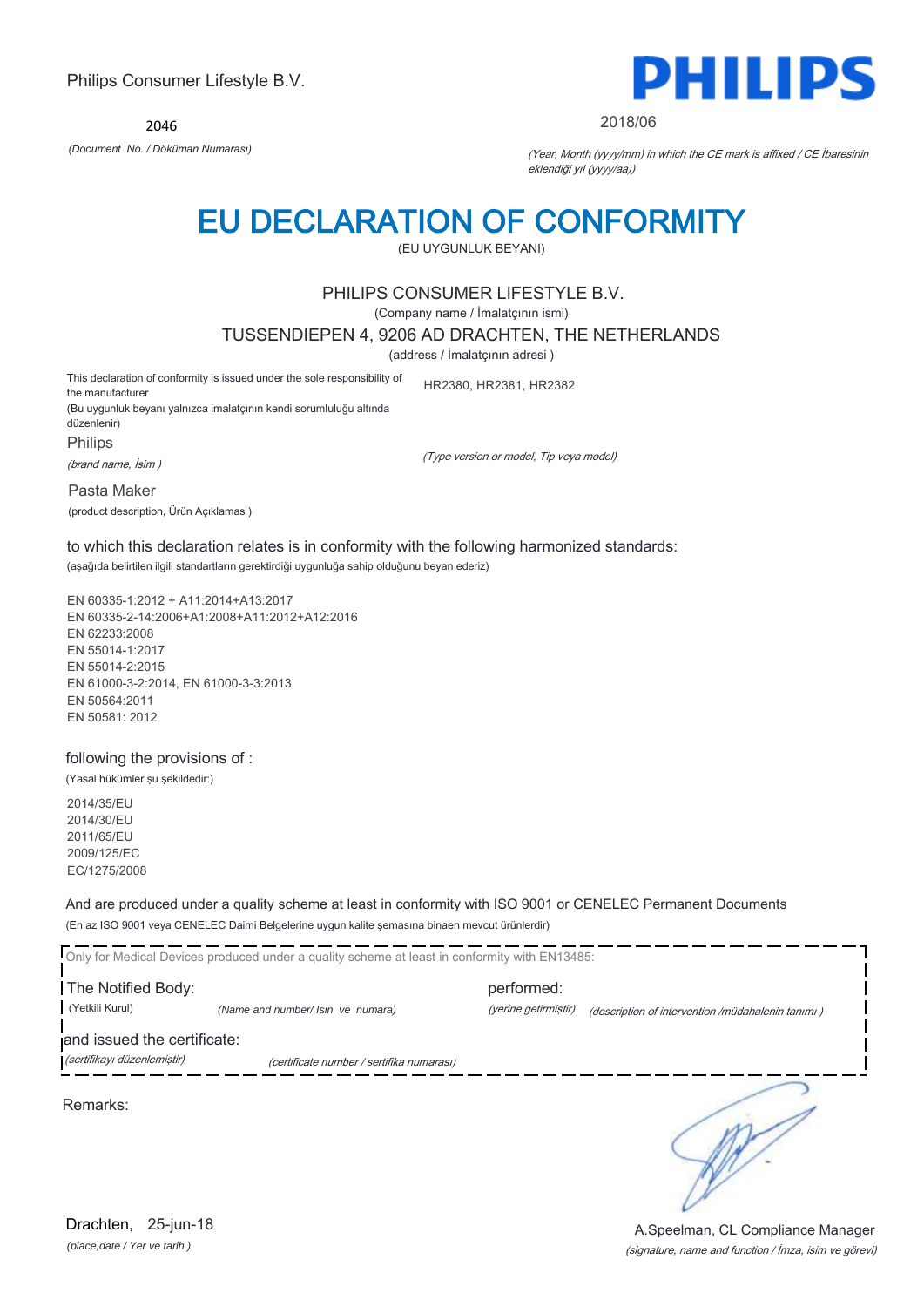2046



### 2018/06

*(Document No. / Broj izvještaja)* (Year, Month (yyyy/mm) in which the CE mark is affixed / Godina ishođenja CE oznake)

# EU DECLARATION OF CONFORMITY

(Izjava o sukladnosti)

# We, PHILIPS CONSUMER LIFESTYLE B.V.

(Company name / Ime)

TUSSENDIEPEN 4, 9206 AD DRACHTEN, THE NETHERLANDS

(address / Adresa)

declare under our responsibility that the product(s) HR2380, HR2381, HR2382

(Odgovorno izjavljujemo da je elektični uređaj(i))

Philips

(brand name, Naziv robne marke)

(Type version or model, Tipska oznaka ili model)

Pasta Maker (product description, opis proizvoda)

to which this declaration relates is in conformity with the following harmonized standards: (Na koje se ova izjava odnosi zadovoljava sljedeće usklađene norme)

EN 60335-1:2012 + A11:2014+A13:2017 EN 60335-2-14:2006+A1:2008+A11:2012+A12:2016 EN 62233:2008 EN 55014-1:2017 EN 55014-2:2015 EN 61000-3-2:2014, EN 61000-3-3:2013 EN 50564:2011 EN 50581: 2012

## following the provisions of :

(Slijedom odredbi:) 2014/35/EU 2014/30/EU 2011/65/EU 2009/125/EC

EC/1275/2008

And are produced under a quality scheme at least in conformity with ISO 9001 or CENELEC Permanent Documents (najmanje u skladu sa normom ISO 9001 ili)

|                                                      | Only for Medical Devices produced under a quality scheme at least in conformity with EN13485: |            |                                                   |
|------------------------------------------------------|-----------------------------------------------------------------------------------------------|------------|---------------------------------------------------|
| The Notified Body:                                   |                                                                                               | performed: |                                                   |
| (Nadležno tijelo)                                    | (Name and number/ Ime i broj)                                                                 | (Izveden)  | (description of intervention / Opis intervencije) |
| and issued the certificate:<br>(l izdana je potvrda) | (certificate number / Broj potvrde)                                                           |            |                                                   |
| Remarks:                                             |                                                                                               |            |                                                   |

(signature, name and function / Potpis,ime i radno mjesto) A.Speelman, CL Compliance Manager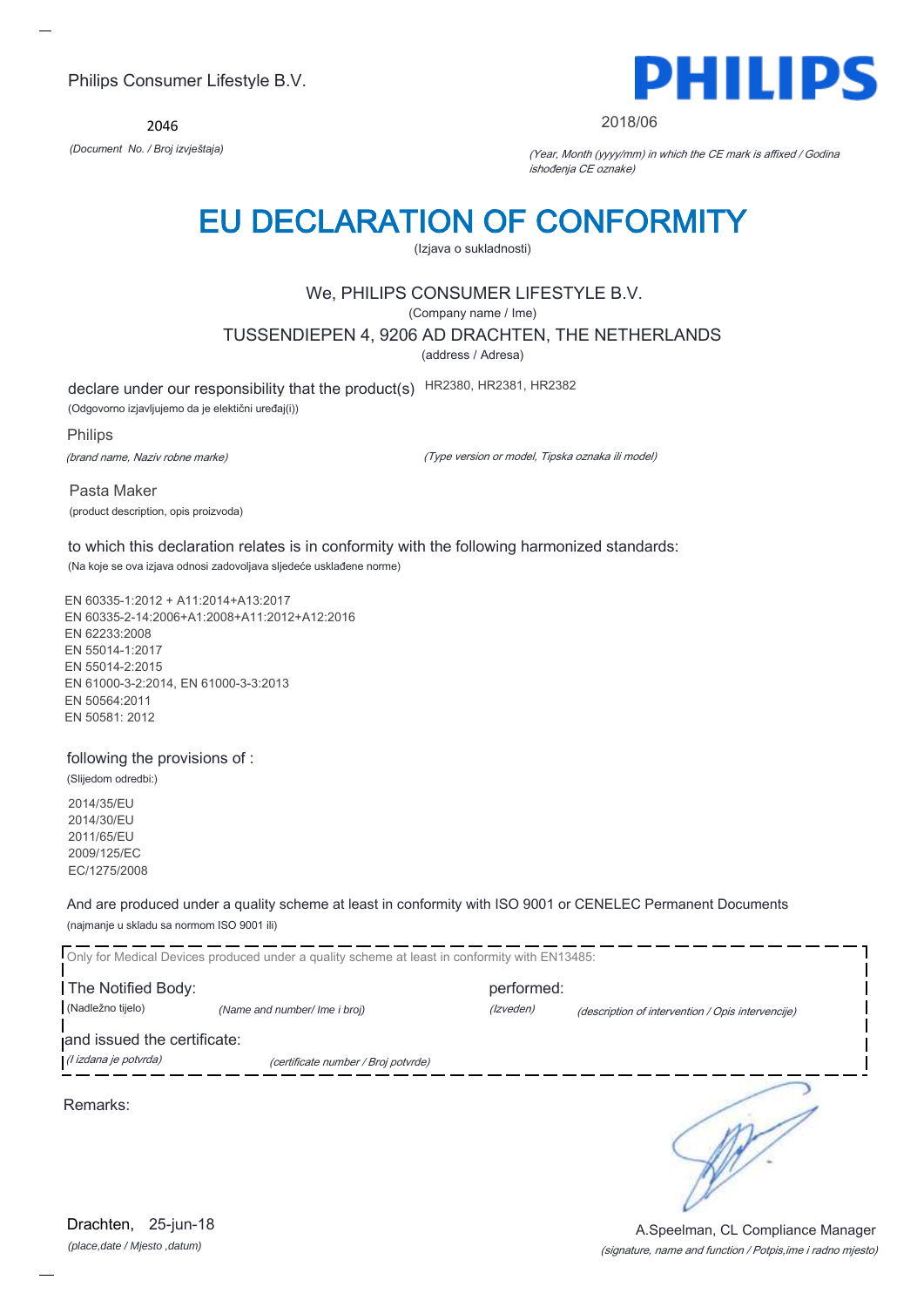2046



### 2018/06

*(Document No. / Αρ. έκθεσης)* (Year, Month (yyyy/mm) in which the CE mark is affixed / Έτος επικόλλησης του σήματος συμμόρφωσης CE)

# EU DECLARATION OF CONFORMITY

(ΔΗΛΩΣΗ ΣΥΜΜΟΡΦΩΣΗΣ CE)

# We, PHILIPS CONSUMER LIFESTYLE B.V.

(Company name / Επωνυμία)

TUSSENDIEPEN 4, 9206 AD DRACHTEN, THE NETHERLANDS

(address / Διεύθυνση)

declare under our responsibility that the product(s) HR2380, HR2381, HR2382

(Δηλώνουμε υπεύθυνα ότι το ηλεκτρολογικό προϊόν/ προϊόντα)

Philips

(brand name, ονομασία μάρκας)

(Type version or model, Τύπος έκδοσης ή μοντέλο)

Pasta Maker

(product description, περιγραφή προϊόντος)

### to which this declaration relates is in conformity with the following harmonized standards: (στο οποίο/ στα οποία αφορά η παρούσα δήλωση συμμορφούται/ συμμορφούνται με τα εξής εναρμονισμένα πρότυπα)

EN 60335-1:2012 + A11:2014+A13:2017 EN 60335-2-14:2006+A1:2008+A11:2012+A12:2016 EN 62233:2008 EN 55014-1:2017 EN 55014-2:2015 EN 61000-3-2:2014, EN 61000-3-3:2013 EN 50564:2011 EN 50581: 2012

## following the provisions of :

(Σύμφωνα με τις διατάξεις των οδηγιών)

2014/35/EU 2014/30/EU 2011/65/EU 2009/125/EC EC/1275/2008

## And are produced under a quality scheme at least in conformity with ISO 9001 or CENELEC Permanent Documents

(Και παράγεται/ παράγονται σύμφωνα με ένα ποιοτικό πρόγραμμα που συμμορφούται, κατ'ελάχιστον, με το πρότυπο ISO 9001 ή με τα Μόνιμα Έγγραφα Τεκμηρίωσης της CENELEC)

|                                | Only for Medical Devices produced under a quality scheme at least in conformity with EN13485: |             |                                                      |
|--------------------------------|-----------------------------------------------------------------------------------------------|-------------|------------------------------------------------------|
| The Notified Body:             |                                                                                               | performed:  |                                                      |
| (Ο ειδοποιηθείς οργανισμός)    | (Name and number/ Ονομασία και αριθμός)                                                       | (διεξήγαγε) | (description of intervention / περιγραφή παρέμβασης) |
| and issued the certificate:    |                                                                                               |             |                                                      |
| (Και εξέδωσε το πιστοποιητικό) | (certificate number / αριθμός πιστοποιητικού)                                                 |             |                                                      |
| Remarks:                       |                                                                                               |             |                                                      |

*(place,date / τόπος, ημερομηνία)* Drachten, 25-jun-18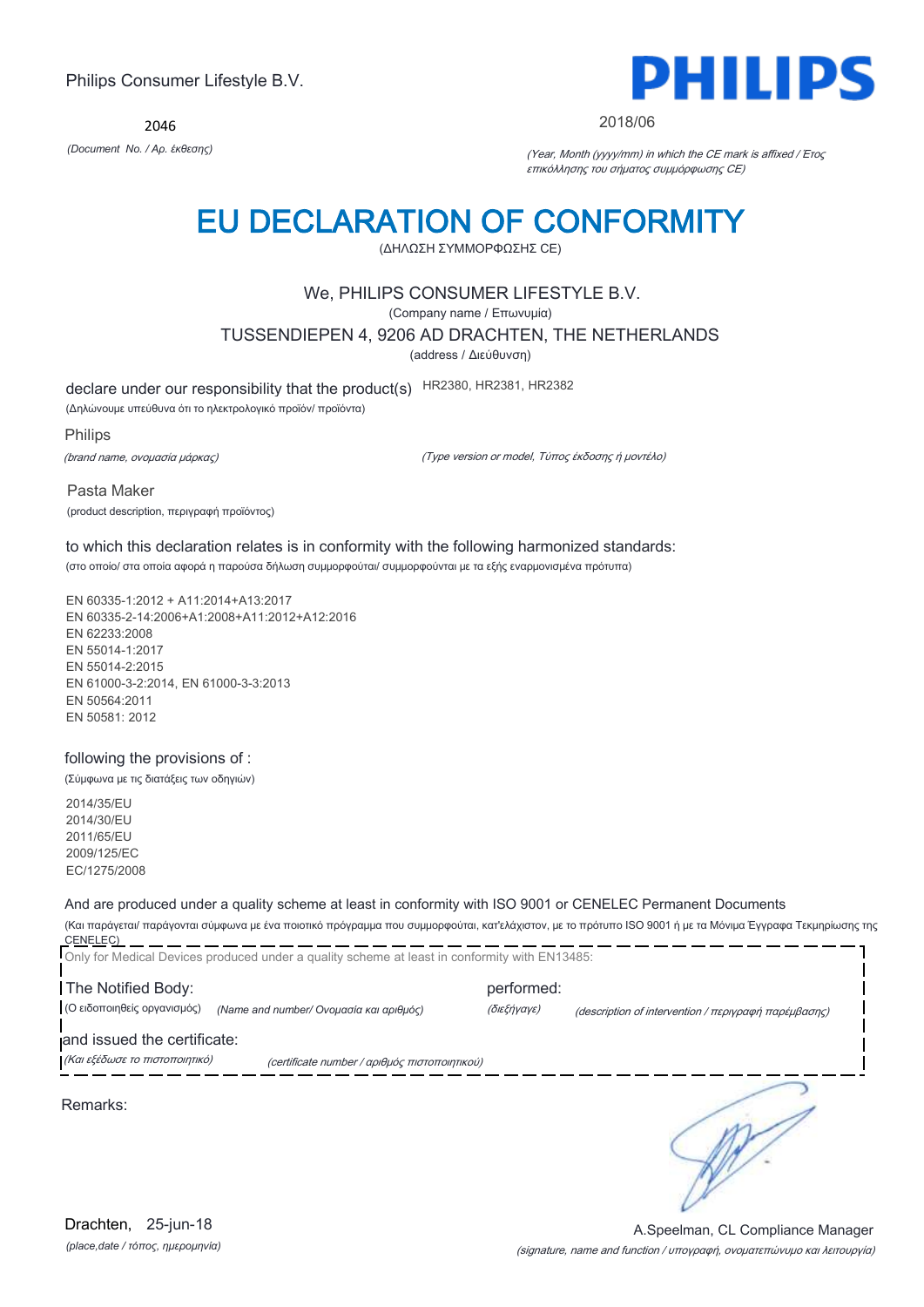2046



### 2018/06

*(Document No. / Документ №)* (Year, Month (yyyy/mm) in which the CE mark is affixed / Година на поставяне на CE маркировката)

# EU DECLARATION OF CONFORMITY

(CE Декларация за съответствие)

# We, PHILIPS CONSUMER LIFESTYLE B.V.

(Company name / Име )

TUSSENDIEPEN 4, 9206 AD DRACHTEN, THE NETHERLANDS

(address / адрес)

declare under our responsibility that the product(s) HR2380, HR2381, HR2382

(Декларираме на наша отговорност, че електрическият(те) уред(и):

Philips

(Brand name, търговска марка)

(Type version or model, Серия или модел)

Pasta Maker (product description, описание на продукта(ите))

to which this declaration relates is in conformity with the following harmonized standards:

(Към който(които) се отнася тази декларация е(са) в съответствие със следните установени стандарти)

EN 60335-1:2012 + A11:2014+A13:2017 EN 60335-2-14:2006+A1:2008+A11:2012+A12:2016 EN 62233:2008 EN 55014-1:2017 EN 55014-2:2015 EN 61000-3-2:2014, EN 61000-3-3:2013 EN 50564:2011 EN 50581: 2012

## following the provisions of :

(В съответствие с директиви:)

2014/35/EU 2014/30/EU 2011/65/EU 2009/125/EC EC/1275/2008

And are produced under a quality scheme at least in conformity with ISO 9001 or CENELEC Permanent Documents (и са произведени под система за качествен контрол най-малко в съответствие с ISO 9001 или)

| Only for Medical Devices produced under a quality scheme at least in conformity with EN13485: |                                             |                         |                                                        |  |
|-----------------------------------------------------------------------------------------------|---------------------------------------------|-------------------------|--------------------------------------------------------|--|
| The Notified Body:<br>(Известяващата институция)                                              | (Name and number/ Име и номер)              | performed:<br>(извърши) | (description of intervention / описание на проверката) |  |
| and issued the certificate:<br>(И издаде сертификат)                                          | (certificate number / номер на сертификата) |                         |                                                        |  |
| Remarks:                                                                                      |                                             |                         |                                                        |  |

(signature, name and function / подпис, име и длъжност) A.Speelman, CL Compliance Manager

*(place,date / място, дата)* Drachten, 25-jun-18